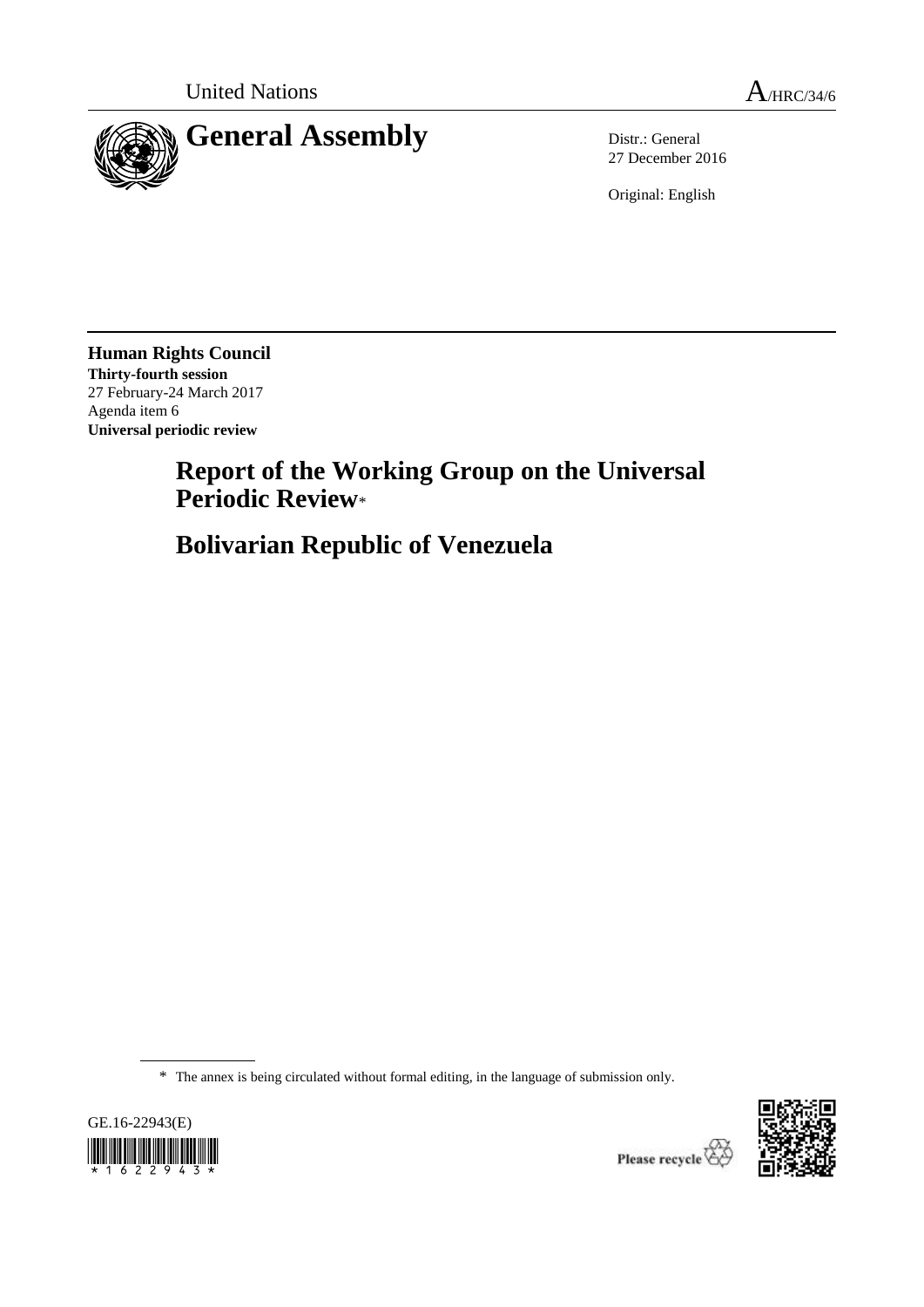# Contents

|       |           | Page |
|-------|-----------|------|
|       |           | 3    |
|       |           | 3    |
|       | A.        | 3    |
|       | <b>B.</b> |      |
| П.    |           | 12   |
| Annex |           |      |
|       |           | 29   |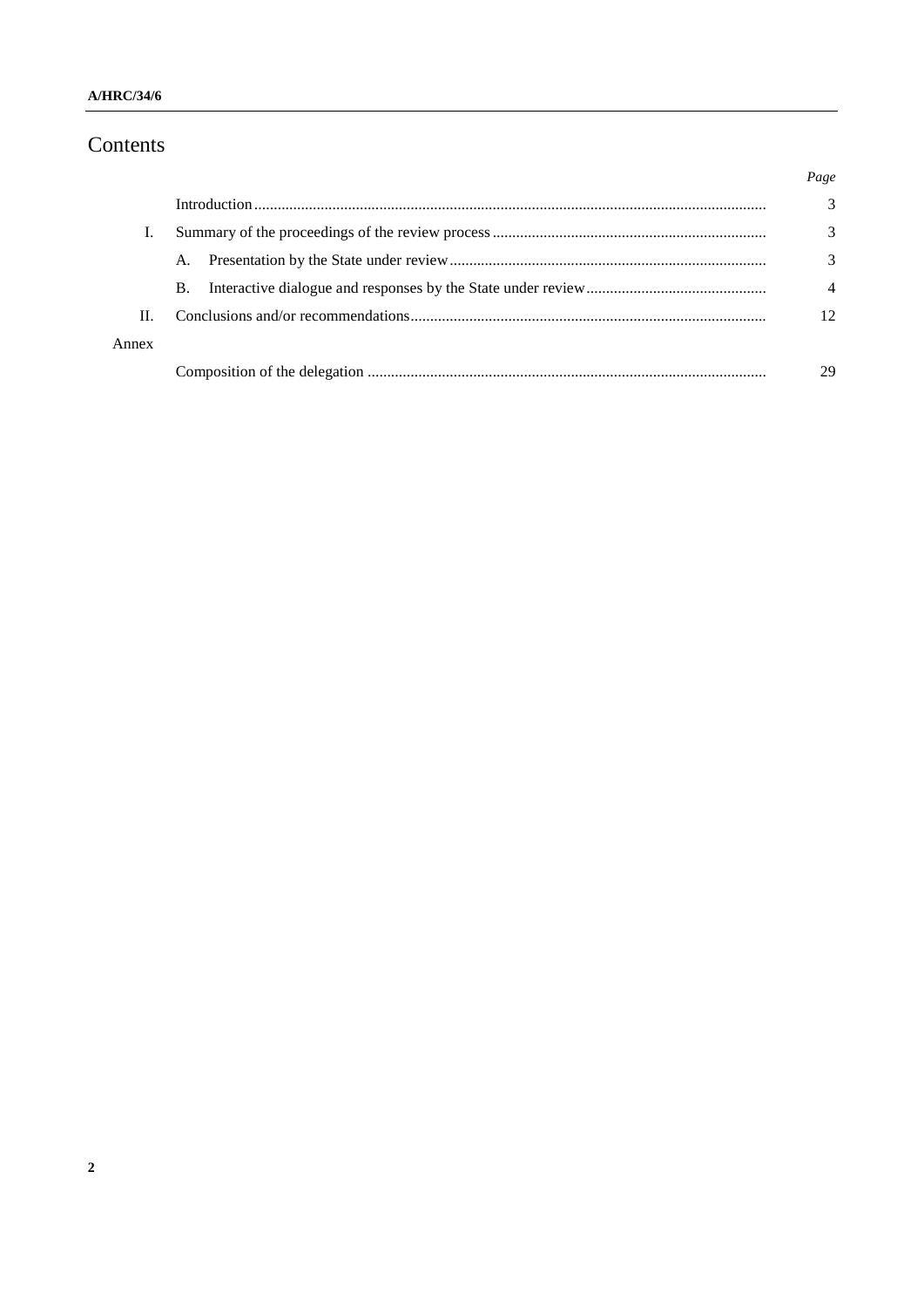# **Introduction**

1. The Working Group on the Universal Periodic Review, established in accordance with Human Rights Council resolution 5/1, held its twenty-sixth session from 31 October to 11 November 2016. The review of the Bolivarian Republic of Venezuela was held at the 3rd meeting, on 1 November 2016. The delegation of the Bolivarian Republic of Venezuela was headed by the Minister of People's Power for Foreign Affairs, Delcy Rodríguez. At its 10th meeting, held on 4 November 2016, the Working Group adopted the report on the Bolivarian Republic of Venezuela.

2. On 12 January 2016, the Human Rights Council selected the following group of rapporteurs (troika) to facilitate the review of the Bolivarian Republic of Venezuela: Kyrgyzstan, Mexico and Nigeria.

3. In accordance with paragraph 15 of the annex to Human Rights Council resolution 5/1 and paragraph 5 of the annex to Council resolution 16/21, the following documents were issued for the review of the Bolivarian Republic of Venezuela:

(a) A national report submitted/written presentation made in accordance with paragraph 15 (a) (A/HRC/WG.6/26/VEN/1);

A compilation prepared by the Office of the United Nations High Commissioner for Human Rights (OHCHR) in accordance with paragraph 15 (b) (A/HRC/WG.6/26/VEN/2);

(c) A summary prepared by OHCHR in accordance with paragraph 15 (c) (A/HRC/WG.6/26/VEN/3).

4. A list of questions prepared in advance by Belgium, Czechia, Germany, Mexico, the Netherlands, Spain, Sweden, the United Kingdom of Great Britain and Northern Ireland and the United States of America was transmitted to the Bolivarian Republic of Venezuela through the troika. These questions are available on the extranet of the universal periodic review.

## **I. Summary of the proceedings of the review process**

#### **A. Presentation by the State under review**

5. The delegation of the Bolivarian Republic of Venezuela stated that the 1998 revolution had been a revolution for human rights and that the 1999 Constitution set out a path that was based on the concept of a constitutional State for human rights. Two models in the world and in the region were standing in contrast to each other: the capitalist model, which was the main instrument for human rights violations, and the model for transformation, which had not only a different view of modes of production but also a different conception of the human being. Since the previous review, the capitalist imperial force had tried to end the transformations taking place in the Bolivarian Republic of Venezuela by increasing and intensifying the war against the country. The United States had selected the country as an imperial target, aiming to alter the universality of the Venezuelan human rights model through a destabilization process.

6. The national human rights model in the Bolivarian Republic of Venezuela was irreversible because it stemmed from the citizens, who had taken ownership of the country's transformation. The main enemy of the revolution was the capitalist model, which violated human rights worldwide, caused violence and was mainly responsible for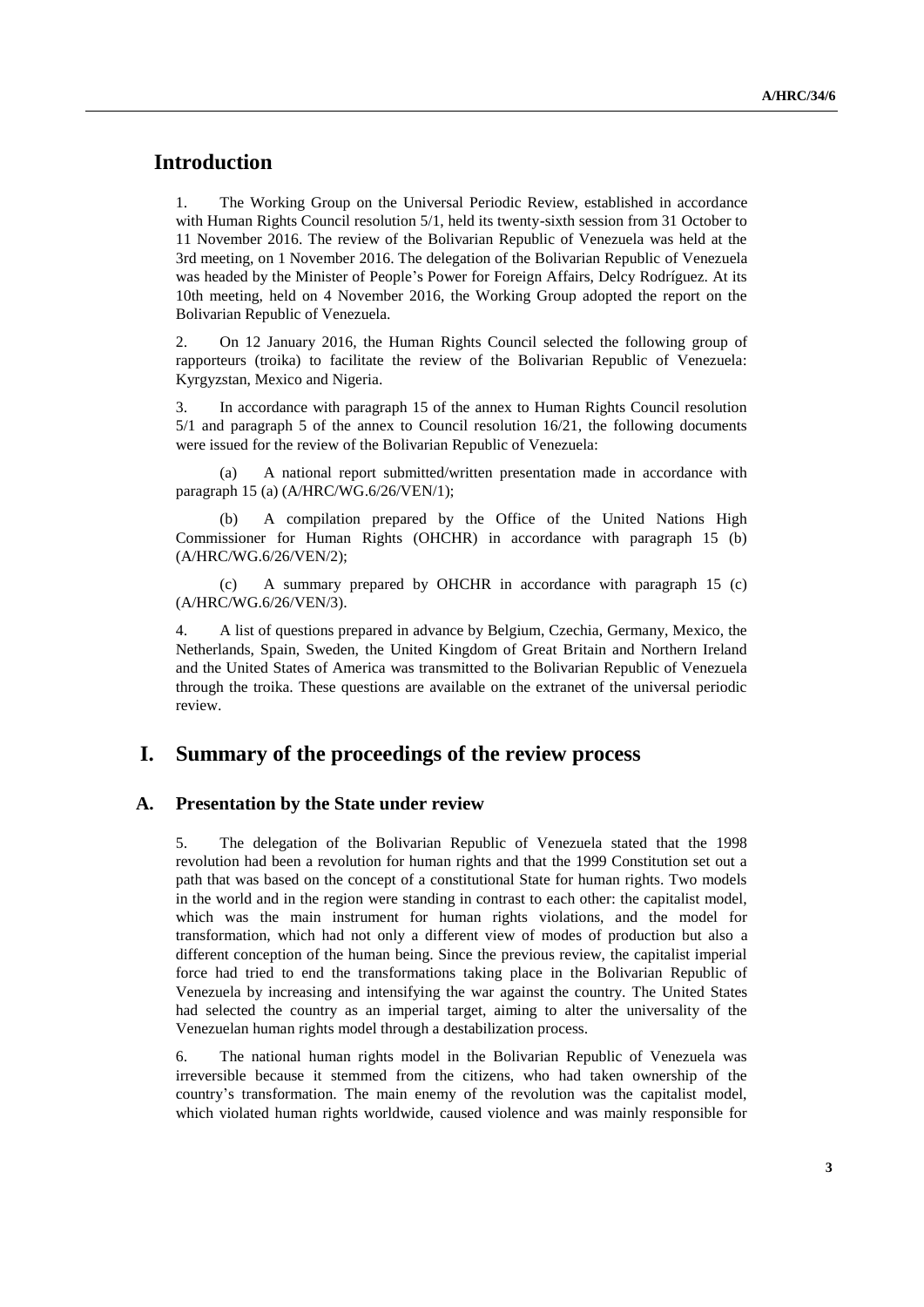the destruction of the planet. Moreover, it caused unequal distribution of wealth and inequity and increased the gap between the rich and the poor.

7. Large corporations concentrated capital, capitalism led to the destruction of nation States and a worldwide campaign was needed in support of nation States.

8. The Human Rights Council had to be fixed so that it could be a really effective instrument for human rights.

9. The neoliberal model was a failure, and the alternative social model, which had been successful, was being questioned by powers that were unwilling to accept the Bolivarian Republic of Venezuela as a reference.

10. Despite campaigns against it, the revolution was in favour of human rights. There had been achievements, including the awarding of prizes for hunger eradication, and statistics illustrated the transformations in gender equality, education, health and nutrition. The Food and Agriculture Organization of the United Nations had recognized the effective and ongoing efforts made to fight poverty.

11. The harassment against the Bolivarian Republic of Venezuela had to cease. The Government had adopted the accepted recommendations from the universal periodic review and created a national human rights plan.

#### **B. Interactive dialogue and responses by the State under review**

12. During the interactive dialogue, 102 delegations made statements. Recommendations made during the dialogue are to be found in section II of the present report.

13. India noted the creation of the National Human Rights Council and requested the Bolivarian Republic of Venezuela to share details about progress made by the national monitoring and follow-up system.

14. Indonesia commended the Bolivarian Republic of Venezuela for improvements in access to education and health and the establishment of institutions to advance women's rights.

15. The Islamic Republic of Iran acknowledged the National Human Rights Council and the national plan for the prevention of torture.

16. Iraq commended the Bolivarian Republic of Venezuela for facing up to the economic challenges and its clear position in defence of the right to peace and solidarity.

17. Finland noted with concern the current situation regarding the economic and social challenges of the Bolivarian Republic of Venezuela, especially the scarcity of basic medicines and medical supply, and emphasized that international norms on freedom of expression had to be complied with.

18. Israel noted that the situation in the Bolivarian Republic of Venezuela had worsened, with more impunity and denial of justice, as shown by the denunciation of the American Convention on Human Rights.

19. Italy acknowledged the measures aimed at developing a legal framework for the promotion and protection of human rights.

20. Jamaica commended the Bolivarian Republic of Venezuela for its commitment to human rights and encouraged it to continue to strengthen State institutions.

21. Japan welcomed the implementation of social policies, including for improved access to education, housing construction and poverty reduction.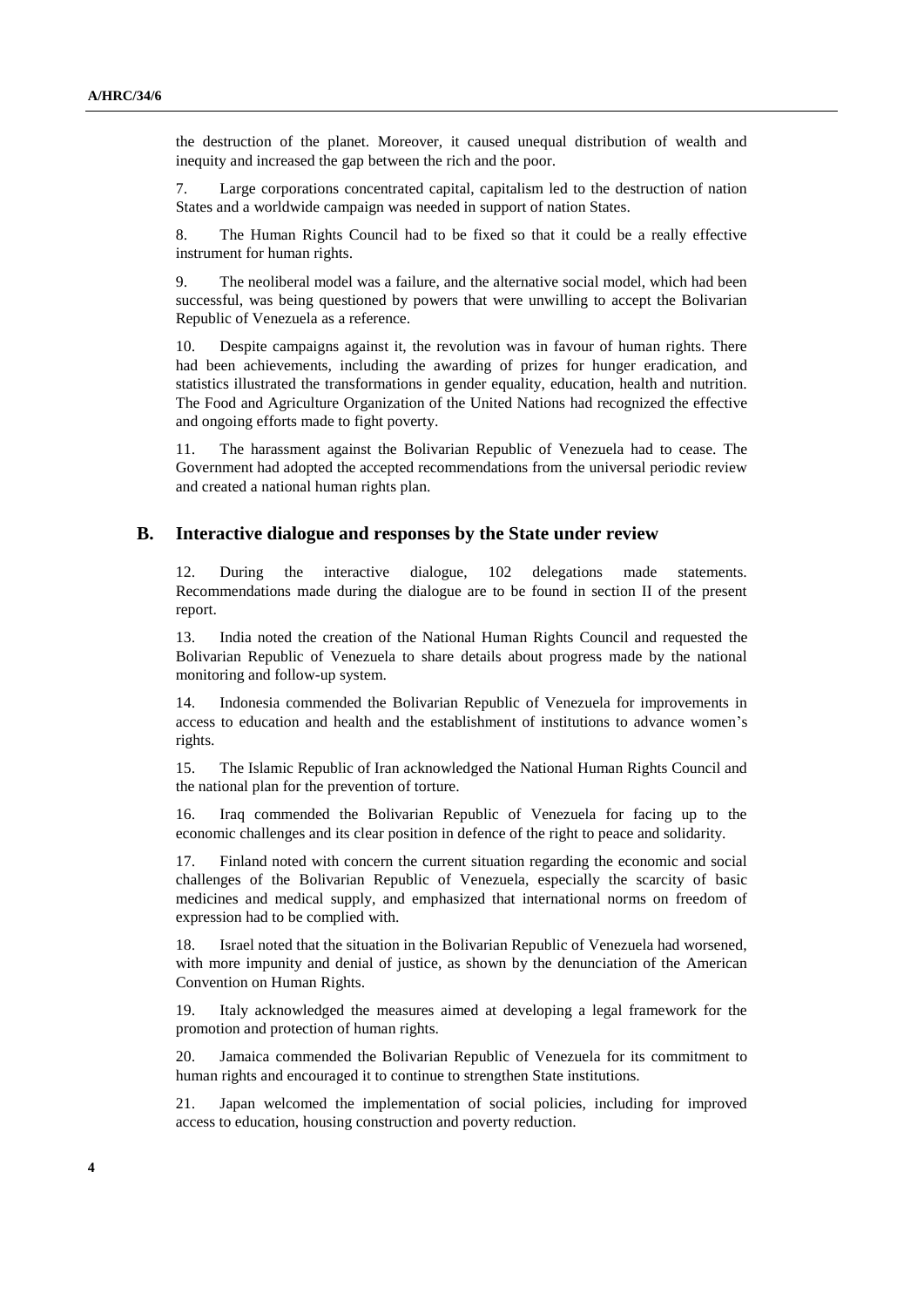22. Kenya commended the Bolivarian Republic of Venezuela for the efforts already made to implement the recommendations.

23. The Lao People's Democratic Republic commended the Bolivarian Republic of Venezuela for its national human rights plan and for ratifying the Convention on the Rights of Persons with Disabilities and its Optional Protocol.

24. Latvia noted the establishment of the National Human Rights Council and the concerns expressed regarding restrictions imposed on freedom of expression.

25. Lebanon commended the Bolivarian Republic of Venezuela for its efforts in leading a diplomacy of peace and defending just causes around the world, particularly that of the Palestinian people.

26. Liechtenstein recognized the efforts made to combat gender-based violence and violence against children.

27. Malaysia acknowledged the Bolivarian Republic of Venezuela for mainstreaming a gender perspective, empowering women and ensuring access to education for persons with disabilities.

28. Maldives recognized the efforts made in the area of women's rights and encouraged the Bolivarian Republic of Venezuela to reach out to its international partners and OHCHR for assistance.

29. Mauritania welcomed the adoption of the national human rights plan and the plan for the prevention of torture.

30. Mexico welcomed the creation of the National Human Rights Council, the national human rights plan and the legislative advances in health and education.

31. Montenegro welcomed the establishment of the National Human Rights Council and noted the concerns of OHCHR regarding human rights violations.

32. Myanmar noted that the Bolivarian Republic of Venezuela had been certified free of measles and rubella and that free high-quality education was being provided in most parts of the country.

33. Namibia appreciated the continued efforts by the Bolivarian Republic of Venezuela to strengthen successful cooperation and solidarity agreements with African countries.

34. Nepal recognized the achievements of the Bolivarian Republic of Venezuela in the socioeconomic areas of poverty reduction, education, health and child nutrition, among others.

35. The Netherlands was worried about a rise in arbitrary arrests aimed at preventing investigative journalism and the publication of articles resulting from such journalism.

36. New Zealand noted the ratification of the Convention on the Rights of Persons with Disabilities, welcomed the national human rights plan and noted that freedom of expression remained a major challenge.

37. Nicaragua welcomed the dialogue with the opposition initiated by the Government and sponsored by the Union of South American Nations (UNASUR) and the Holy See.

38. Nigeria acknowledged the cooperation extended by the Bolivarian Republic of Venezuela and the existence of a human rights legal framework. It noted the adoption of the Racial Discrimination Act.

39. Germany welcomed the ratification of the International Convention on the Elimination of All Forms of Racial Discrimination. It noted with concern the political and social situation.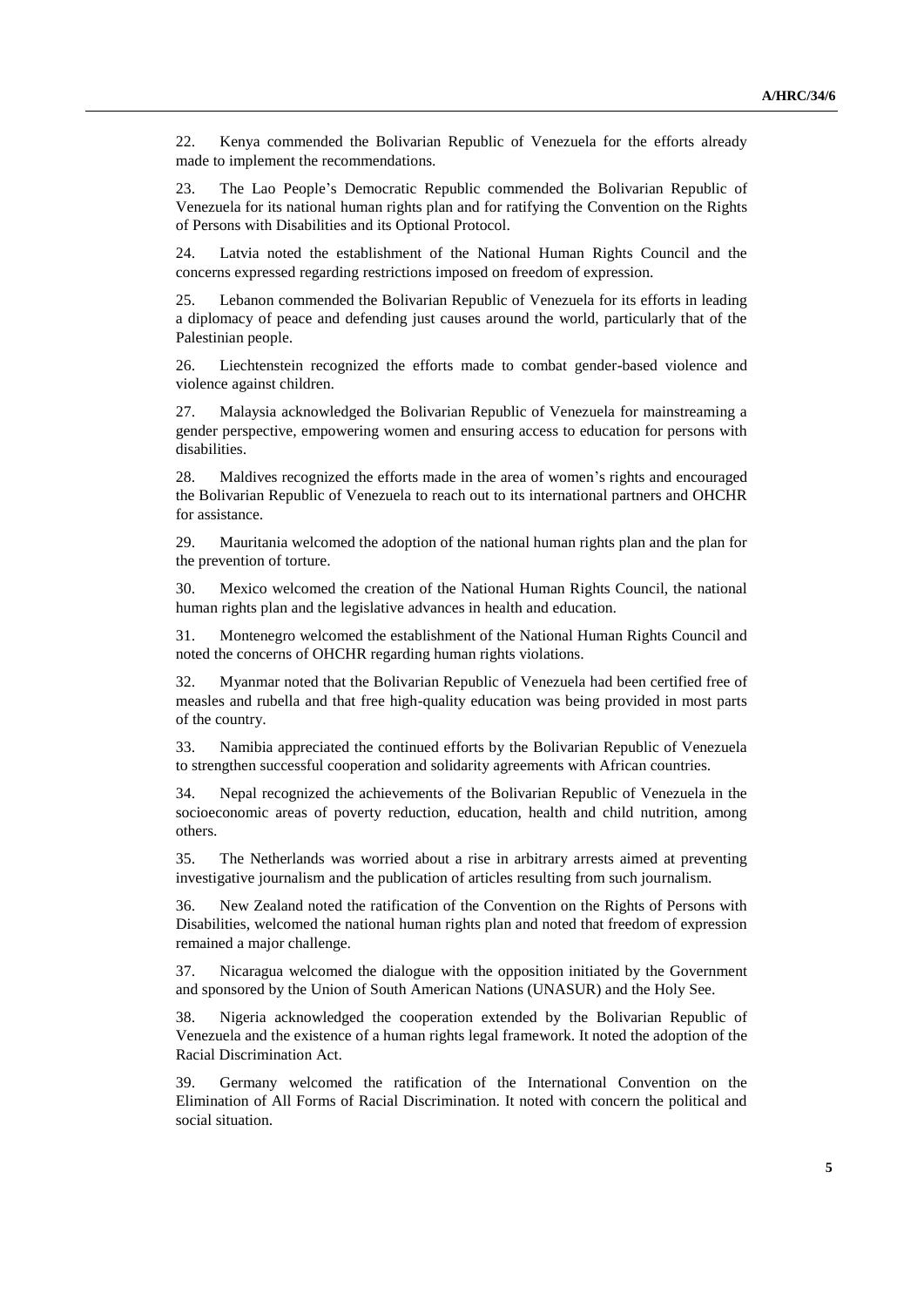40. Pakistan welcomed the incorporation of a human rights approach in all public policies and the human rights laws in force.

41. Peru noted the role played by civil society in the development of public policies and the establishment of the National Human Rights Council.

42. Philippines appreciated that the Bolivarian Republic of Venezuela continued to adhere to principles of democracy and urged it to address the remaining human rights challenges.

43. Portugal welcomed the fact that the Bolivarian Republic of Venezuela had ratified the Convention on the Rights of Persons with Disabilities and had accepted visits from the majority of special procedure mandate holders.

44. Qatar commended the Bolivarian Republic of Venezuela for its cooperation with the United Nations human rights system and the implementation of a number of accepted recommendations arising from the universal periodic review.

45. The Republic of Korea noted the establishment of national mechanisms to prevent torture and improve prison conditions and hoped they would promote the fundamental freedoms of Venezuelans.

46. The Executive Secretary of the National Human Rights Council, Larry Devoe, stated that the Government had adopted structural measures to continue with the full implementation of human rights. In 2014, the President, Nicolás Maduro, had created the National Human Rights Council, an institution of the highest level, to ensure human rightsbased public policies.

47. The Minister of People's Power for Health, Luisana Melo, explained that the "Barrio adentro mission" had been created to prioritize primary health care and ensure 100 per cent health-care coverage during the first half of 2017. She added that there had been a significant increase in health-care facilities, from 5,346 in 1998 to 23,146 in 2016.

48. The Minister of People's Power for Women and Gender Equality, Blanca Eekhout, stated that the Bolivarian Republic of Venezuela had the fifth-highest enrolment rate in higher education worldwide, and that more than 60 per cent of those enrolled were women. She added that female unemployment had dropped from 16 to 7.5 per cent and that 60 per cent of pensioners were women.

49. The Russian Federation praised the Government for its work to improve the enjoyment by Venezuelans of their economic, social and cultural rights.

50. Saudi Arabia welcomed the programmes to reduce poverty and broaden access to education opportunities for all, including the Robinson missions to combat illiteracy.

51. Senegal saluted the efforts to strengthen the human rights framework through social inclusion policies and the establishment of the National Human Rights Council.

52. Singapore recognized the introduction of a national human rights plan to follow-up on the accepted recommendations arising from the universal periodic review and strengthen the human rights institutional framework.

53. Slovenia thanked the Government for its work aimed at improving the human rights situation.

54. South Africa commended the Bolivarian Republic of Venezuela for its efforts to eliminate discrimination, including by passing legislation regarding the rights of indigenous peoples.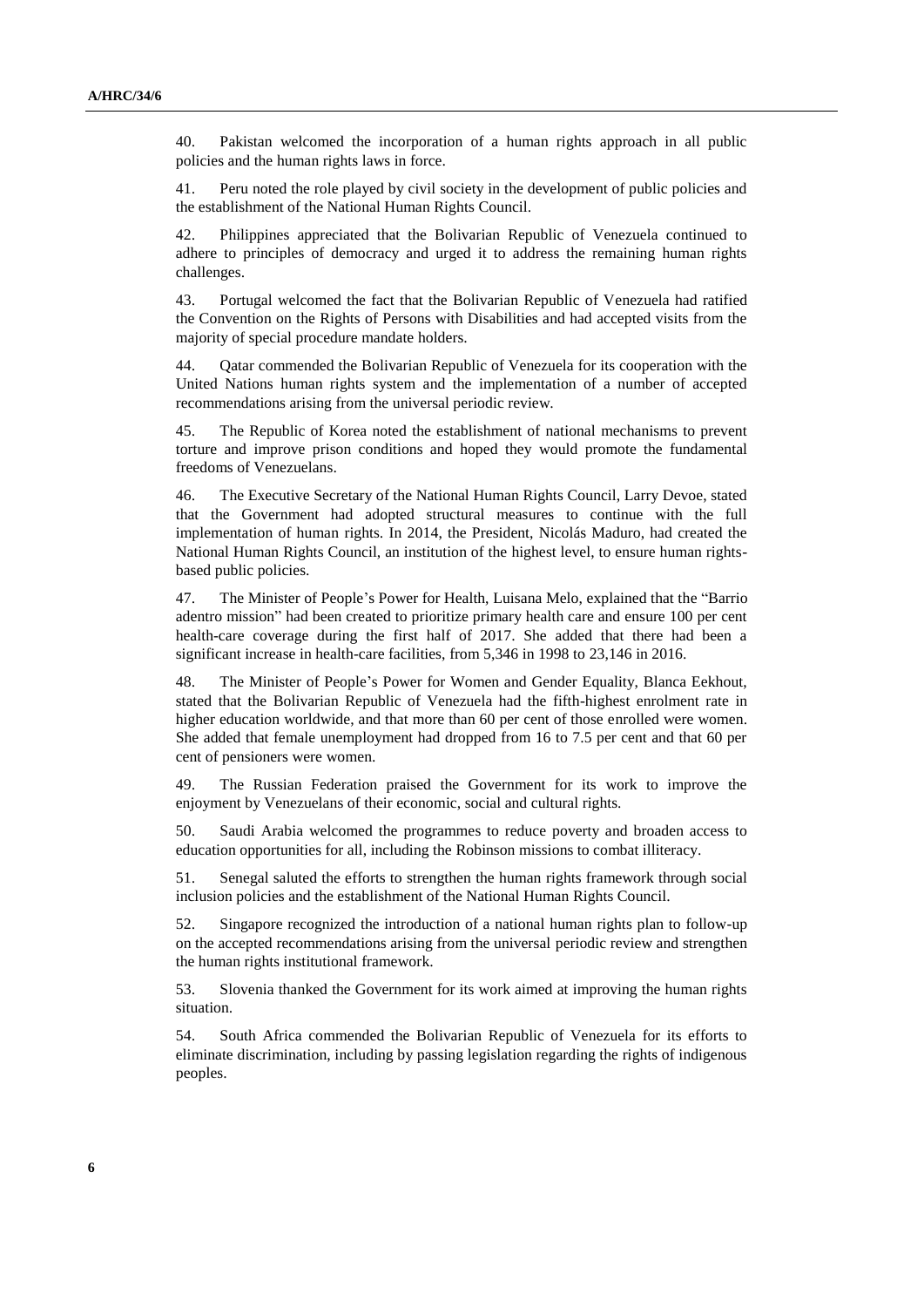55. South Sudan welcomed the ratification of the Convention on the Rights of Persons with Disabilities and its Optional Protocol and noted that early pregnancy remained a major challenge.

56. Spain welcomed the establishment of the National Human Rights Council and the enactment of the national human rights plan.

57. The State of Palestine praised the efforts made to improve the quality of education and the reform of the law for the protection of girls, boys and adolescents.

58. The Sudan commended the Bolivarian Republic of Venezuela for its commitment to and positive engagement with the universal periodic review and appreciated the positive steps taken since the previous review.

59. Sweden was concerned about poverty, hunger and public health. It regretted the use of excessive violence by security forces.

60. Switzerland was concerned by recent developments in the Bolivarian Republic of Venezuela and by the continuous deterioration of the human rights situation.

61. The Syrian Arab Republic asked about the political effects of protecting the rights of indigenous peoples and how their lands had been demarcated.

62. Tajikistan recognized the efforts of the Government to improve the human rights situation despite the economic difficulties faced by the country. It welcomed the establishment of the National Human Rights Council.

63. Thailand commended the Bolivarian Republic of Venezuela for its efforts to broaden the human rights legal framework and recognized the constraints on resources caused by the economic crisis.

64. Timor-Leste welcomed the approval of the national plan for the prevention of torture. It remained concerned by the high numbers of cases of trafficking and violence against women.

65. Togo noted with satisfaction the efforts of the Government to follow up on accepted recommendations received during the first universal periodic review.

66. Tunisia noted with appreciation the submission of periodic reports to the treaty bodies, which showed respect for those committees.

67. Turkey requested further information on the legal and administrative initiatives taken in the areas of education, poverty reduction, gender equality, anti-discrimination, health care and adequate housing.

68. Uganda noted with appreciation the ratification of the Convention on the Rights of Persons with Disabilities and its Optional Protocol, the passing of the Racial Discrimination Act and the increase in the health budget.

69. Ukraine expressed concern about the situation on the ground and called for protection of the rights to work, food, health, freedom of expression and peaceful assembly.

70. The United Arab Emirates praised the efforts made on the socioeconomic and cultural fronts and in the fight against extreme poverty.

71. The United Kingdom inquired about the implementation of the recommendations made by the treaty bodies. Concerned by the political, economic and security challenges, it urged all sides to engage in a constructive dialogue.

72. The United Republic of Tanzania commended the Government for its commitment to delivering 2 million additional housing units by 2019.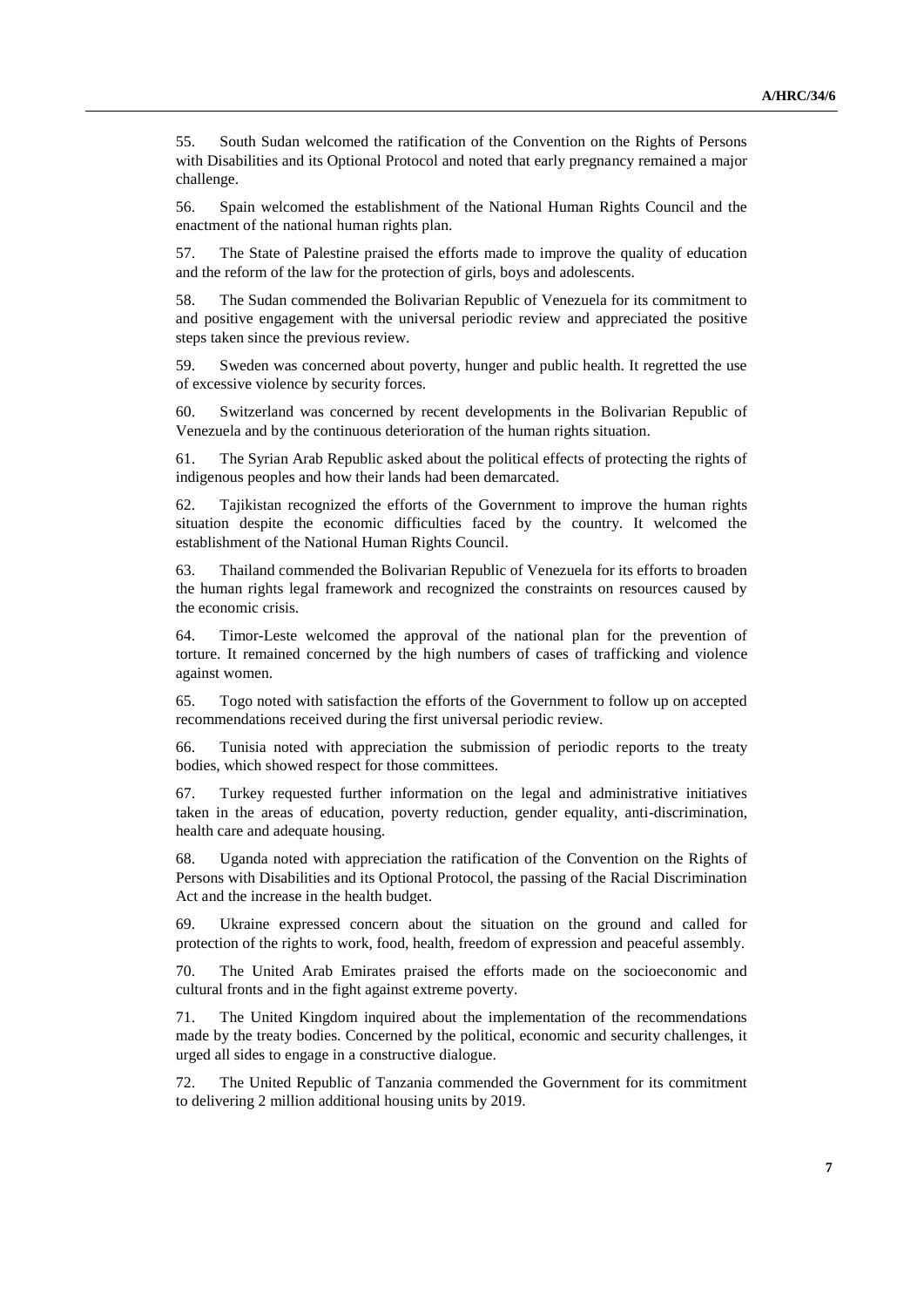73. The United States raised a concern with regard to the human rights situation in the Bolivarian Republic of Venezuela and the continued detention of persons who participated in peaceful protests.

74. Uruguay acknowledged the efforts made to reduce extreme poverty and social and economic inequality.

75. Cuba acknowledged the progress made in protecting and promoting human rights and recommended that indigenous peoples be consulted.

76. Yemen stressed the need to pursue efforts to promote human rights, particularly those of indigenous people.

77. Zimbabwe noted the human rights advances made since the first cycle of the universal periodic review.

78. Algeria praised the efforts made to implement the recommendations accepted during the first cycle of the universal periodic review and the 10 voluntary commitments.

79. Angola noted the detailed information provided in the national report describing the progress made since the first cycle of the universal periodic review.

80. Argentina urged cooperation with OHCHR and all human rights mechanisms. It expressed concern about allegations of excessive use of force and extrajudicial executions.

81. Armenia noted the pending visit requests from special procedure mandate holders. It encouraged the full implementation of international human rights obligations.

82. Australia was concerned by the limitations imposed on freedom of expression, particularly the violent and arbitrary arrests of opposition leaders, students and public activists.

83. Austria shared its concerns on various human rights issues, including arbitrary detention, lack of fair and transparent procedures, overcrowding in prisons and the crisis in the food and health sectors.

84. Azerbaijan welcomed, inter alia, the establishment of the National Human Rights Council and the preparation of the national human rights plan.

85. Bahrain welcomed the measures taken since the previous universal periodic review. It inquired about the steps taken to increase school attendance rates for children and access to quality education.

86. Bangladesh noted the actions taken to continue fighting poverty and the establishment of a quota system for persons with disabilities, as recommended during the first cycle of the universal periodic review.

87. Belarus congratulated the Bolivarian Republic of Venezuela for its progress in reducing extreme poverty, its success with the housing programme and its global approach to gender equality.

88. Belgium stressed the need to achieve further progress in terms of access to the health-care system, in particular to sexual and reproductive health services.

89. The Plurinational State of Bolivia recognized the profound transformation brought about by the progress made in social policies aimed at the most vulnerable sectors of the population.

90. Brazil noted with great concern the evolution of the human rights situation.

91. Burundi congratulated the Bolivarian Republic of Venezuela on progress achieved in terms of improving gender equality and addressing violence against women.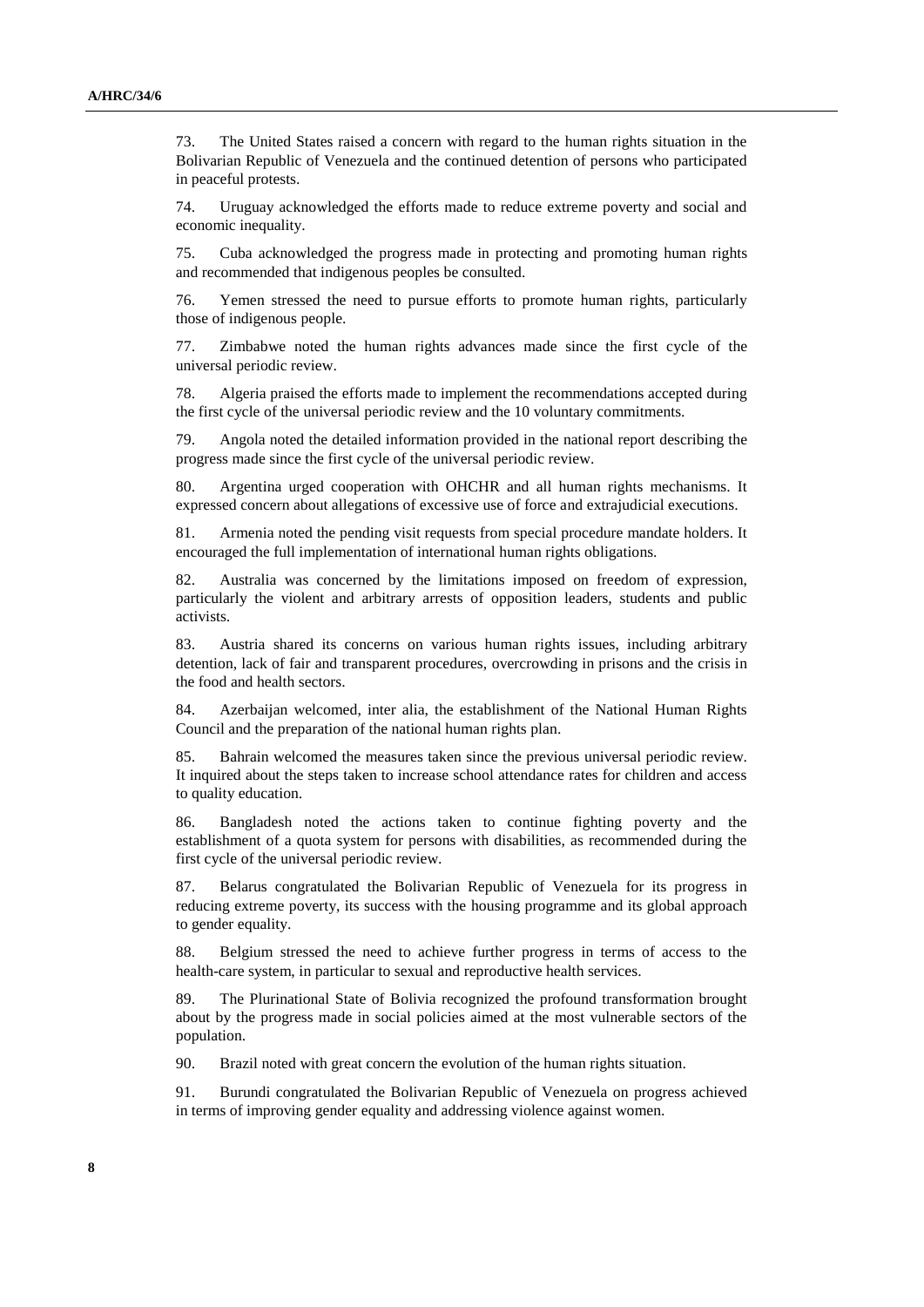92. Canada welcomed the positive measures taken to improve human rights issues but remained gravely concerned by the increase in civil, political, economic and social rights violations.

93. Chile noted with appreciation the creation of the National Humans Rights Council and encouraged the Bolivarian Republic of Venezuela to ensure that it had the human and financial resources to fulfil its goals.

94. The Minister of People's Power for Prison Services, María Iris Varela, said that her Ministry had enhanced the prison infrastructure to eliminate overcrowding, introduced a new penitentiary and disciplinary system, and provided for family support and prisoner rehabilitation. An exponential reduction in prison violence had been achieved and intensive training courses were provided for prison staff.

95. The Attorney General, Reinaldo Muñoz, said that the declaration of a state of economic emergency was in line with the Constitution and article 4 of the International Covenant on Civil and Political Rights. It had not been declared to seek a derogation from internationally protected human rights but to guarantee the right to basic goods and services and protect the most vulnerable groups.

96. The electoral authority within the National Electoral Council, Sandra Oblitas, said that in 2015 the customs and languages of indigenous peoples and communities had been recognized in more than 28,000 identity documents. Over 80 per cent of voters had participated in the five inclusive and transparent electoral processes conducted between 2012 and 2016.

97. The Vice-Attorney General, Alis Boscán, said that the Special Act to Prevent and Punish Torture and Other Cruel, Inhuman or Degrading Treatment had been invoked to address unlawful conduct by law enforcement officers. The Commission for Justice and Truth had located the remains of many victims of enforced disappearances committed between 1958 and 1998, as well as some survivors. It had also investigated acts of violence perpetrated by law enforcement officers in 2014, in respect of which criminal proceedings had been instituted or completed.

98. Perpetrators of femicide had been prosecuted under the Act on Women's Right to a Life Free from Violence. Criminal proceedings had also been instituted or completed against law enforcement officers charged with grave violations of women's rights, including homicide.

99. During the period under review, 786 law enforcement officers had been charged with homicide and 989 with torture or ill-treatment.

100. China commended the Bolivarian Republic of Venezuela for adopting policies and measures on the prevention of torture, indigenous peoples' rights and equality.

101. Colombia welcomed the first national plan for the protection of sexual and reproductive rights and made recommendations to safeguard prisoners', migrants' and children's rights.

102. Costa Rica noted with appreciation the adoption of a national human rights plan. It expressed concern about freedom of expression and the independence of State powers, among other issues.

103. Viet Nam supported efforts made to overcome hardships and to continue pursuing national development, including through the full protection and promotion of human rights.

104. Czechia made recommendations.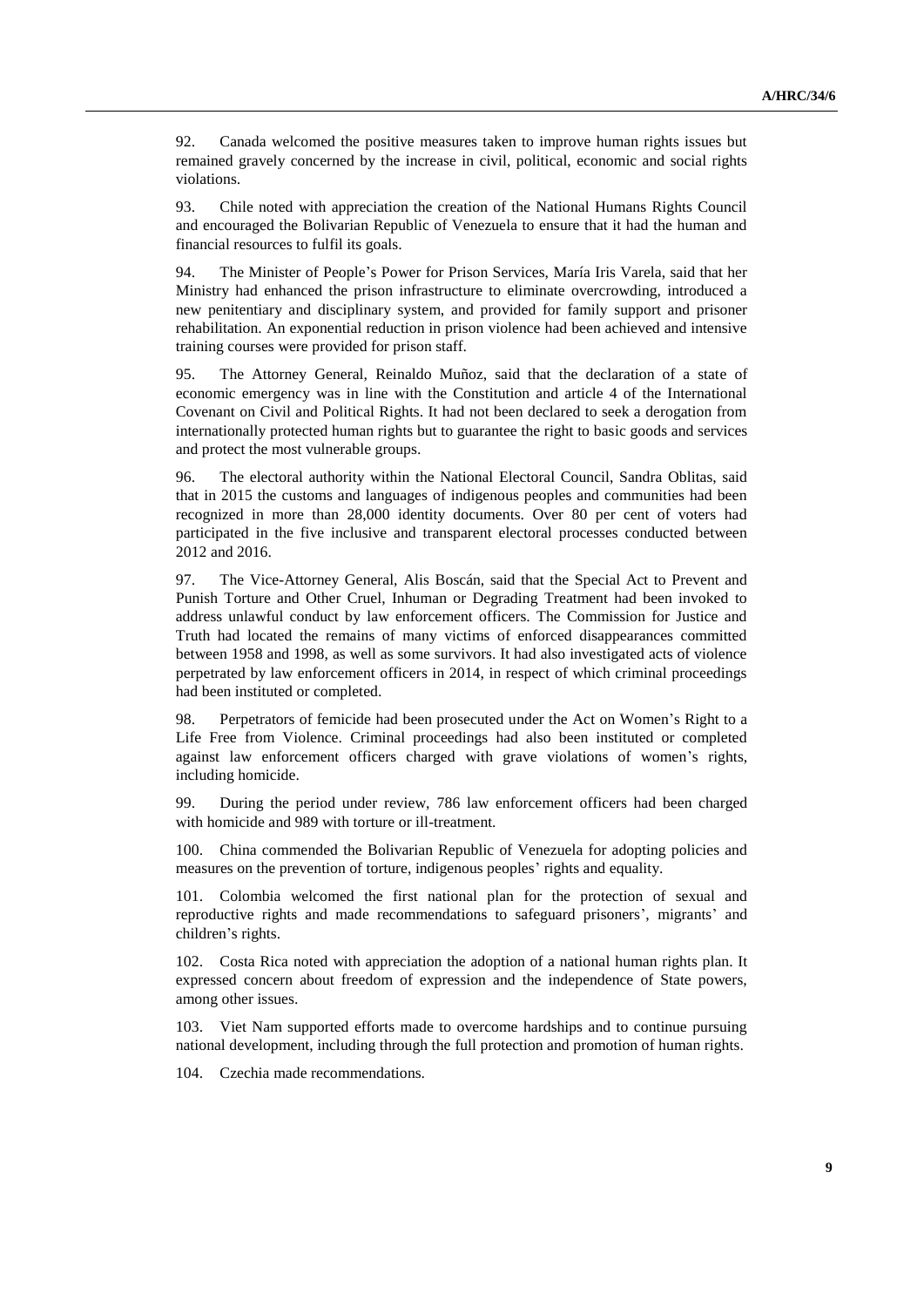105. The Democratic People's Republic of Korea extended its solidarity to the Government and people of the Bolivarian Republic of Venezuela in their struggle to defend national sovereignty.

106. Denmark expressed concern about the 2004 Act on Social Responsibility in Radio, Television and Electronic Media, which granted the authorities control over media content.

107. The Dominican Republic underscored achievements in human rights, particularly the creation of institutions to promote the rights of women.

108. Ecuador welcomed efforts to comply with the recommendations arising from the universal periodic review, particularly the design and implementation of and follow-up to the national human rights plan.

109. Egypt highlighted the efforts of the Bolivarian Republic of Venezuela to promote economic, social and cultural rights and welcomed its cooperation with treaty bodies.

110. El Salvador underscored the implementation of public policies in favour of human rights and highlighted efforts made to follow up on the recommendations arising from the universal periodic review.

111. Eritrea recognized the advocacy of the Bolivarian Republic of Venezuela on the need to adhere to the universal periodic review process and welcomed its commitment to human rights.

112. Estonia encouraged the Government to attach more importance to implementing the national human rights plan, responding on time to treaty body requests and conducting regular consultations with civil society.

113. Ethiopia noted with appreciation efforts to improve economic, social and cultural rights and the adoption and implementation of the 2011 Racial Discrimination Act.

114. Ireland welcomed the submissions to the treaty bodies and expressed concern about the fact that the Working Group on Arbitrary Detention had found cases of arbitrary detention, including of opposition politicians.

115. France made recommendations.

116. Georgia remained concerned by the situation of human rights in the Bolivarian Republic of Venezuela. It encouraged the Government to strengthen its dialogue with United Nations mechanisms.

117. Norway was concerned about the persecution of opposition leaders and limits imposed on freedom of expression through constitutional mechanisms. It recognized the role of the Bolivarian Republic of Venezuela in the Colombian peace process.

118. Ghana noted with satisfaction measures taken to implement the recommendations made during the first cycle.

119. Guatemala expressed concern about reports on lack of independence and impartiality among the judiciary and indoctrination in schools and universities.

120. Haiti expressed its deep gratitude to the Government for its solidarity, in particular with the provision of emergency aid following Hurricane Matthew.

121. The Holy See acknowledged the positive steps taken by the Bolivarian Republic of Venezuela but was concerned about the political and social situation in the country.

122. Iceland was concerned about the social situation and about the harassment of those critical of government policies.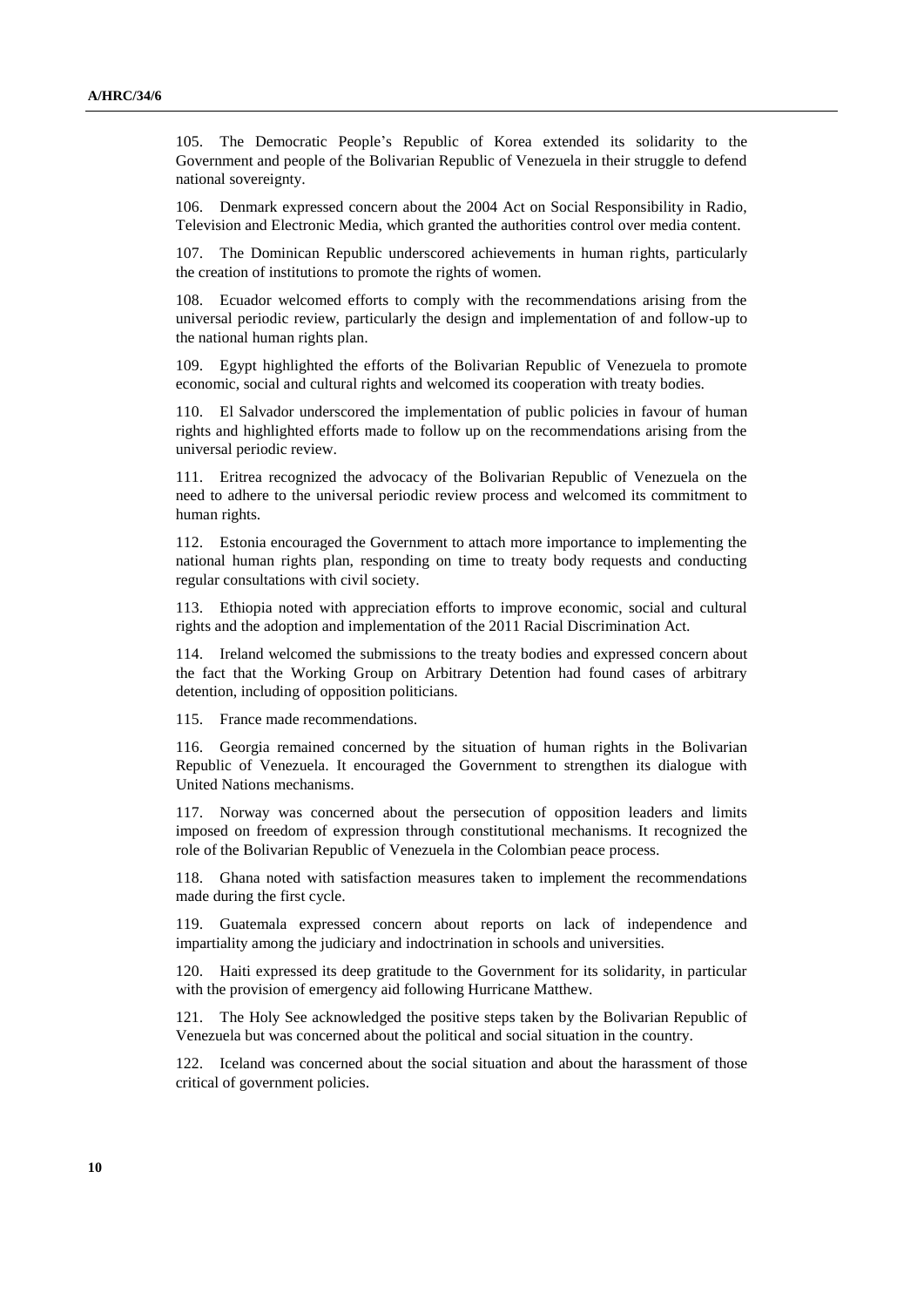123. Libya welcomed the recommendations accepted during the first cycle of the universal periodic review, highlighted the establishment of the National Human Rights Council and commended the Bolivarian Republic of Venezuela for the progress made in free education.

124. The Vice-Minister of People's Power for Internal Affairs, Justice and Peace, Hanthony Coello, said that training courses for police officers included such topics as human rights and regulations governing the progressive and differentiated use of force. From 2013 to 2016, a total of 4,684 officers had been dismissed for breaching such principles.

125. The right to demonstrate peacefully was guaranteed. The violent guarimba demonstrations in 2014 had failed to meet that criterion. Various factors, including criminal developments in Colombia and the conduct of opposition political leaders, had led to a surge in the number of criminal gangs. Since 2015, 145 operations had taken place and 2,640 offenders had been detained.

126. Major progress had been achieved in recent years in the fight against drugs, and the homicide rate had declined.

127. The Minister of People's Power for Indigenous Peoples, Aloha Núñez, said that the Presidential Council of Indigenous Peoples and Communities had elected 1,569 leaders who respected ancestral customs and that the Institute of Indigenous Languages promoted ancestral languages and knowledge. The Government, recognizing the right to ancestral territory, had granted 102 collective land titles.

128. The Vice-Minister for International Communications of the Ministry of People's Power for Foreign Affairs, William Castillo, stated that freedom of expression was guaranteed and no Venezuelan journalist or member of a non-governmental organization had been detained or prosecuted for his or her professional activity.

129. Five million computers had been provided free of charge to primary and secondary schools in the past five years. A programme to promote technological literacy for all citizens had recently been launched.

130. Pascualina Curcio from the Ministry of People's Power for Planning, explained that assaults on the Venezuelan economy by national and transnational corporations had led to shortages of essential goods. However, Bolivarian policies had succeeded in containing the impact of the assaults. The current unemployment rate of about 6 per cent was the lowest recorded over the previous three decades. Since 2011, poverty had declined by 7 per cent and extreme poverty by 27 per cent.

131. Magistrate Carmen Zuleta de Merchán of the Supreme Court of Justice stated that 2,409 judges had been appointed to courts of first instance, including new courts addressing violence against women. Of the new judgeships created since 2011, 70 per cent were held by women. Steps were being taken to regularize all provisional judgeships and 700 judges were attending courses leading to a human rights diploma. The Constitutional Court was mandated by the Constitution to guarantee social peace and the rule of law.

The Minister of People's Power for Foreign Affairs, Ms. Rodríguez, announced the presentation of voluntary pledges and commitments that, because of word limits, would be made explicit in the addendum to the report to be adopted by the Human Rights Council at its thirty-fourth session. She added that the Bolivarian model of social reform fully guaranteed human rights. She trusted that the Council and the multilateral human rights system would successfully address existing challenges and build a new world order that curtailed the devastating impact of the capitalist model. The Bolivarian revolution was irreversible and committed to the promotion of a culture of human rights.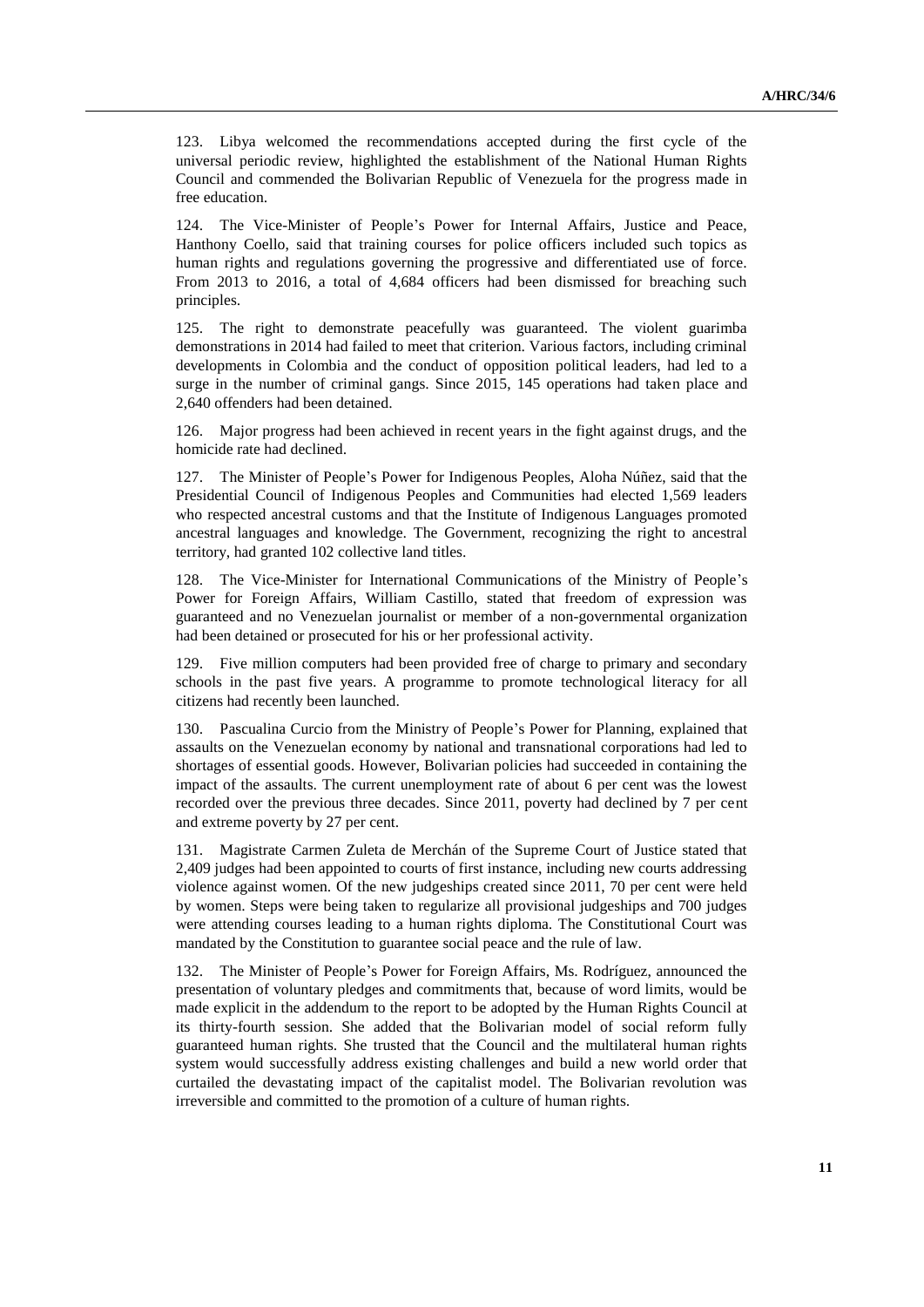### **II. Conclusions and/or recommendations**

133. **The following recommendations will be examined by the Bolivarian Republic of Venezuela, which will provide responses in due time, but no later than the thirtyfourth session of the Human Rights Council:**

133.1 Ratify **the Optional Protocol to the International Covenant on Economic, Social and Cultural Rights and the Optional Protocol to the Convention against Torture and Other Cruel, Inhuman or Degrading Treatment or Punishment (Portugal)**;

133.2 **Consider ratifying the Convention against Torture, signed in 2011 (Senegal);**

133.3 **Ratify the Optional Protocol to the Convention against Torture (Estonia) (Guatemala) (Italy) (Montenegro) (New Zealand) (Portugal);**

133.4 **Ratify the Optional Protocol to the Convention against Torture (Georgia);**

133.5 **Ratify the Optional Protocol to the Convention against Torture (Kenya);**

133.6 **Ratify the Optional Protocol to the Convention against Torture (Denmark);**

133.7 **Conclude the ratification process of the International Convention on the Protection of the Rights of All Migrant Workers and Members of Their Families (Turkey);**

133.8 **Take measures towards the ratification of the International Convention on the Protection of the Rights of all Migrant Workers and Members of Their Families (El Salvador);**

133.9 **Consider ratifying the International Convention on the Protection of the Rights of All Migrant Workers and Members of Their Families and the International Labour Organization (ILO) Domestic Workers Convention, 2011 (No. 189) (Philippines);**

133.10 **Continue intensifying the measures to reduce early pregnancy, strengthening training on sexual and reproductive rights (Dominican Republic);**

133.11 **Ratify the International Convention for the Protection of All Persons from Enforced Disappearance and the Optional Protocol to the Convention against Torture, paying particular attention to these problems in prisons (France);**

133.12 **Study the possibility of ratifying or adhering to the International Convention for the Protection of All Persons from Enforced Disappearance, the Optional Protocol to the Convention against Torture and the International Convention on the Protection of the Rights of All Migrant Workers and Members of Their Families (Uruguay);**

133.13 **Ratify the International Convention for the Protection of All Persons from Enforced Disappearance as early as possible (Japan);**

<sup>\*\*</sup> The conclusions and recommendations have not been edited.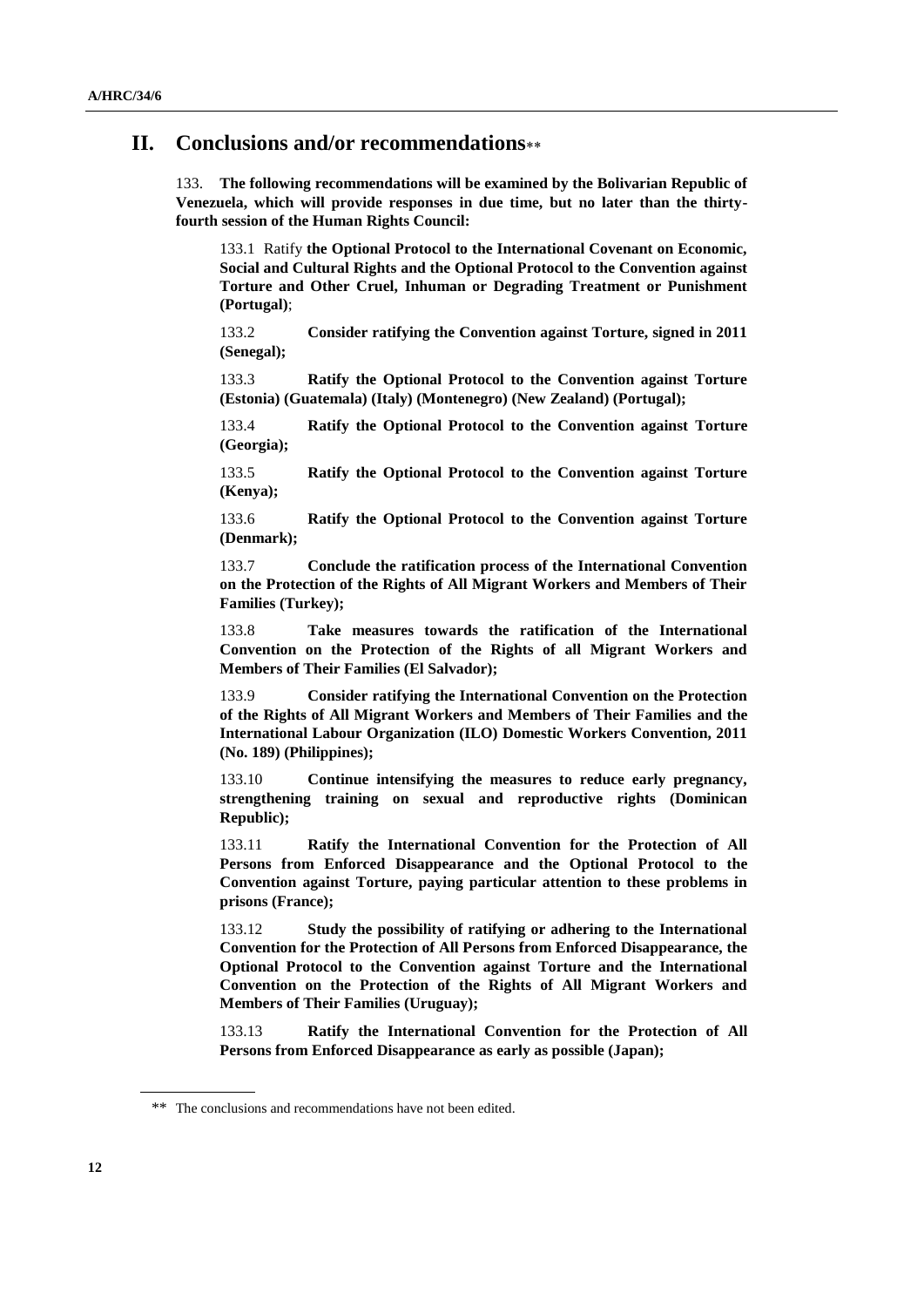133.14 **Ratify the International Convention for the Protection of All Persons from Enforced Disappearance and the Optional Protocol to the Convention against Torture (Ukraine);**

133.15 **Ratify the Kampala Amendments to the Rome Statute (Liechtenstein);**

133.16 **Ratify the Convention on the Non-Applicability of Statutory Limitations to War Crimes and Crimes against Humanity (Armenia);**

133.17 **Continue strengthening the system of the effective response and to follow up the international obligations that the Bolivarian Republic of Venezuela took upon itself in the field of human rights (Iraq);**

133.18 **Ensure full respect of the institutional balance established by the Constitution, and take the necessary measures to restore as early as possible the prerogatives of the elected parliament (France);**

133.19 **Continue efforts to ensure that its domestic legislations are in line with international human rights standards (Philippines);**

133.20 **Adopt and implement the law on transparency, disclosure and access to public information drafted by the joint committee in April 2016 (Denmark);**

133.21 **Effectively implement the Act on Women's Right to a Life Free from Violence (Estonia);**

133.22 **Take all necessary measures so that the Act on Women's Right to a Life Free from Violence is effectively implemented (France);**

133.23 **Give full effect to the Law on Women's Right to a Life Free from Violence, guaranteeing their effective access to justice (Spain);**

133.24 **Strengthen the domestic legal framework to prevent and punish human rights violations committed by transnational corporations and other enterprises (Ecuador);**

133.25 **Implement the law against corruption (Timor-Leste);**

133.26 **Create a legislative framework for the protection of human rights defenders (Georgia);**

133.27 **Reform the Education Act in order to achieve its compliance with international standards on the protection of the right to autonomy and academic freedom (Slovenia);**

133.28 **Continue to work towards creating an environment of mutual trust so that the achievements and the investments made by the Government and people of the Bolivarian Republic of Venezuela will not be lost (Jamaica);**

133.29 **Continue with the policy of dialogue and openness with all social movements concerned with human rights, as well as with civil society organizations (Lebanon);**

133.30 **Continue the dialogue with the different Venezuelan stakeholders in a spirit of respect, peace and reconciliation, and with a view to achieving the political and economic stability of the Bolivarian Republic of Venezuela, which will allow further progress in the promotion and protection of all human rights for all Venezuelan women and men (Nicaragua);**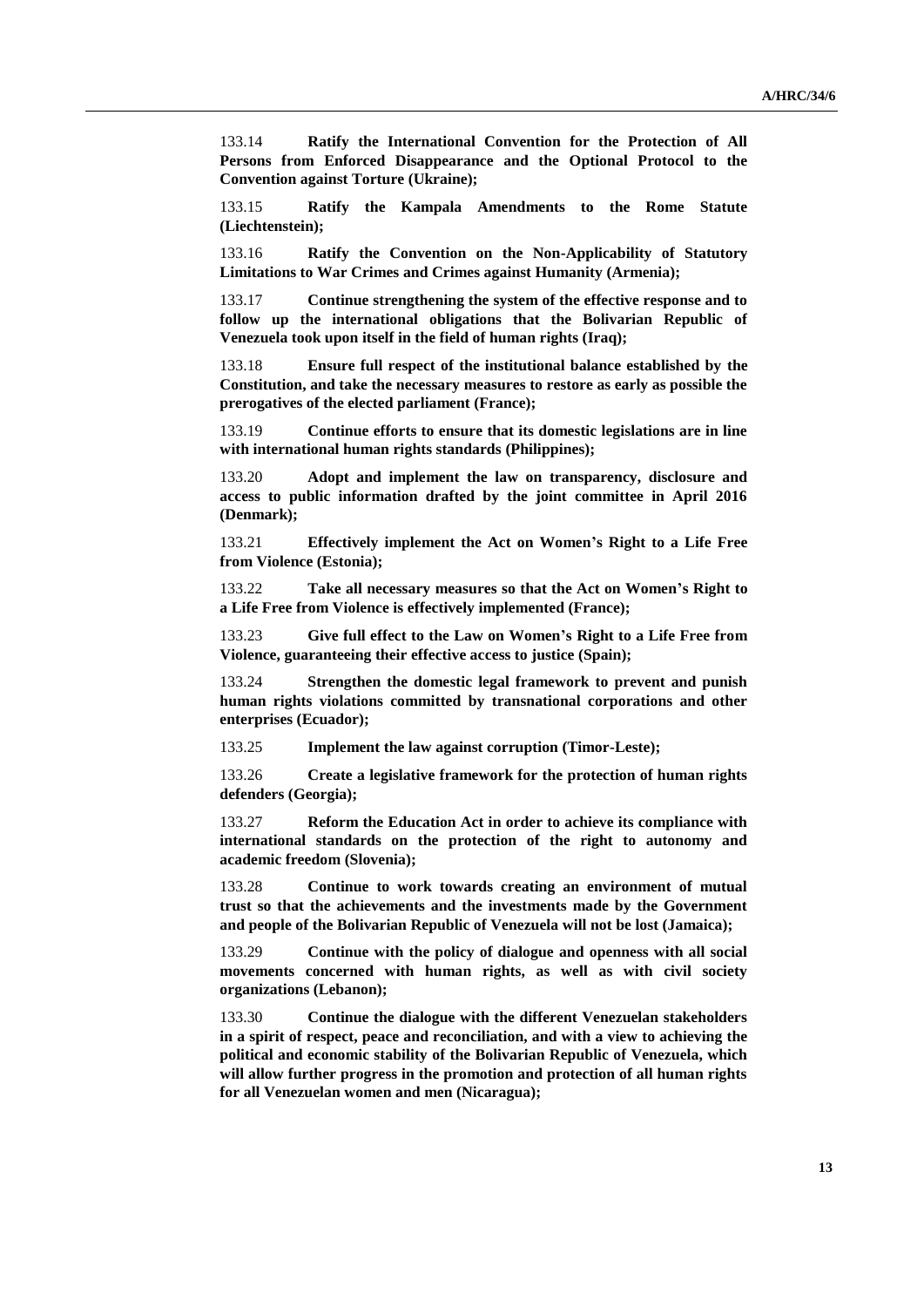133.31 **Continue taking actions to punish human rights violations, such as against the right to food or the right to peace, committed or promoted by actors in the business sector, which are pushing political agendas of destabilization (Nicaragua);**

133.32 **Continue the policies developed to combat the actions of economic aggression against the Venezuelan people, and guarantee its human rights, in particular those of the most vulnerable groups (Nicaragua);**

133.33 **Continue its measures aimed at better taking into account vulnerable groups in public policies (Senegal);**

133.34 **Intensify the coordination mechanisms to the highest level for the execution and follow-up of human rights-related public policies (Sudan);**

133.35 **Continue efforts to achieve a fair socioeconomic order to continue the struggle against social disparity, promoting equality (Syrian Arab Republic);**

133.36 **Continue efforts to establish a national monitoring and follow-up system in the field of human rights in order to assess the relevance of national policies (Tunisia);**

133.37 **Continue working to ensure coordination between various relevant national mechanisms for further integration of human rights principles (Tunisia);**

133.38 **Continue efforts to implement the development policy as defined in the Act on Missions, Great Missions and Micromissions of 2014 (United Arab Emirates);**

133.39 **Engage in a constructive dialogue with the National Assembly, with agreed outcomes on economic and governance challenges by July 2017 (United Kingdom of Great Britain and Northern Ireland);**

133.40 **Engage in a dialogue among all Venezuelans, including the opposition, to resolve political divisions, the economic crisis and the humanitarian situation (United States of America);**

133.41 **Continue developing actions to protect the human rights of all people from the economic aggression developed against the country (Cuba);**

133.42 **Strengthen the mainstreaming of human rights across the whole spectrum of national public policy (Zimbabwe);**

133.43 **Continue to improve the protection and promotion of human rights in the country (Azerbaijan);**

133.44 **Continue efforts to hold a national dialogue to strengthen constitutional democracy, a participant and protagonist in the Bolivarian Republic of Venezuela (Burundi);**

133.45 **Continue to support the national dialogue facilitation mechanism promoted by UNASUR, in which three former presidents and a representative of the Holy See participate (Burundi);**

133.46 **In its commitment to democratic principles and values and the defence of human rights, make the greatest efforts to ensure a national dialogue that facilitates guaranteeing full respect for human rights, independence of powers and institutional strengthening of the country (Chile);**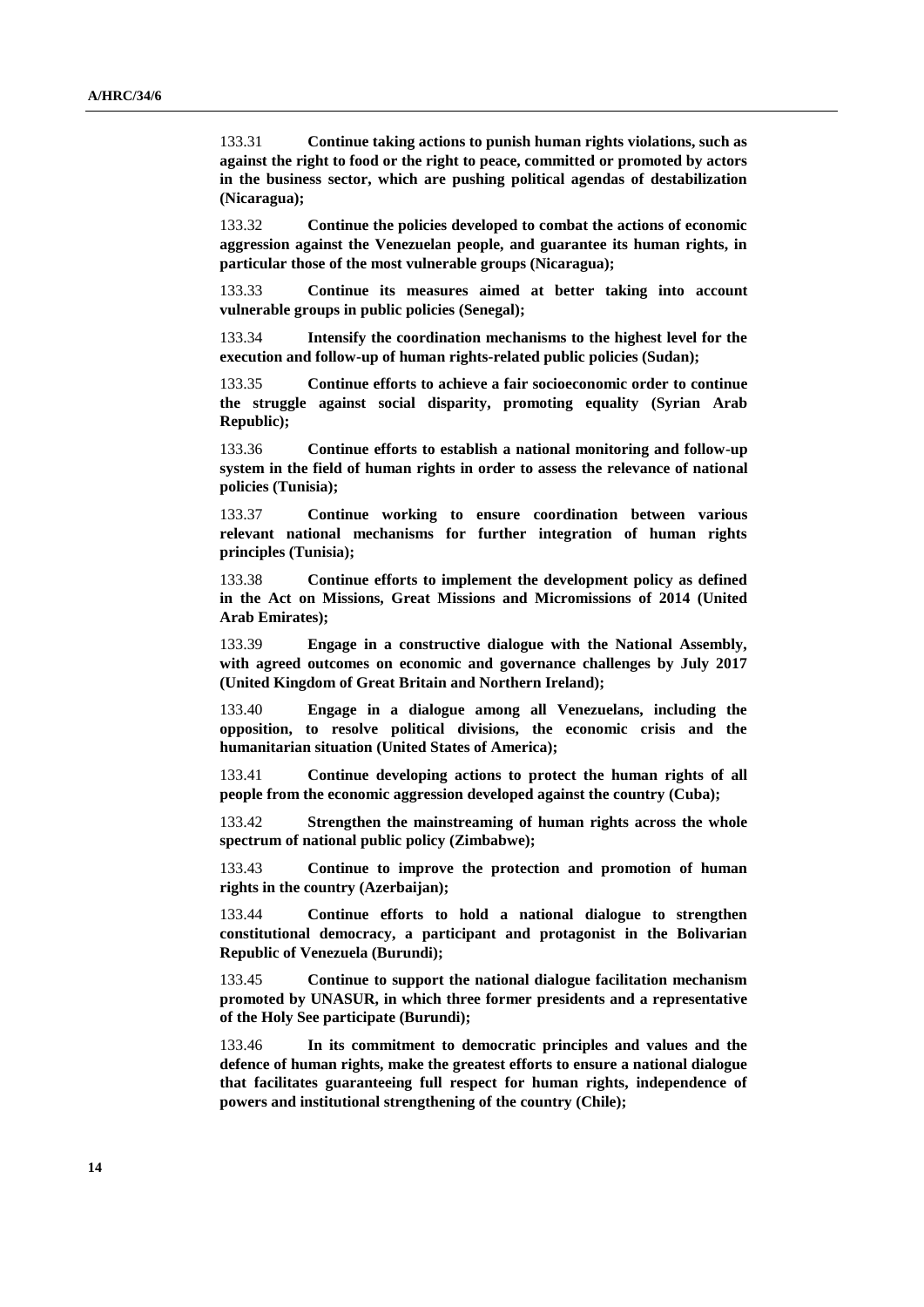133.47 **Consolidate and boost effective implementation of commitments to protect and promote human rights, especially economic, social and cultural rights (Viet Nam);**

133.48 **Make further contributions to genuine dialogue and cooperation among countries, in respect of principles of international laws, with a view to establish conditions favourable to national endeavours in protecting and promoting human rights (Viet Nam);**

133.49 **Continue to exert all efforts for a peaceful resolution to the serious political tension, which is the source of a multitude of humanitarian and social concerns (Holy See);**

133.50 **Continue improving the performance of the national human rights institution in accordance with the standards set out in the principles relating to the status of national institutions for the promotion and protection of human rights (the Paris Principles) (Indonesia);**

133.51 **Continue its efforts to consolidate national institutions and mechanisms set up for the promotion and protection of human rights in the country (Nepal);**

133.52 **Intensify efforts to ensure the appropriate functioning of the organization in charge of receiving gender-based violence complaints (Egypt);**

133.53 **Introduce an inclusive process involving all relevant stakeholders in developing the national human rights plan of action (Indonesia);**

133.54 **Continue its endeavours to implement the national human rights plan (Islamic Republic of Iran);**

133.55 **Expedite the process to finalize the national plan of action for children and adolescents (2015-2019) (Maldives);**

133.56 **Fully implement its national human rights plan to strengthen institutional coordination and monitoring of human rights policies in the Bolivarian Republic of Venezuela, particularly with regard to social protection programmes that support older persons and persons with disabilities (Singapore);**

133.57 **Continue working with organizations and social movements in the implementation of the national human rights plan, taking into account the vast and inclusive consultation process that led to its approval (Sudan);**

133.58 **Continue implementing the 2016-2019 national human rights plan (China);**

133.59 **Adopt a national action plan on Security Council resolution 1325 (2000) on women and peace and security (Portugal);**

133.60 **Continue its efforts to finalize the national plan for the comprehensive protection of children and adolescents (2015-2019) (State of Palestine);**

133.61 **Finalize the national plan of action for children and adolescents and establish a pertinent monitoring mechanism for its implementation (Turkey);**

133.62 **Develop and make public clear indicators to monitor progress in the implementation of the national human rights plan and allocate necessary resources to support implementation (New Zealand);**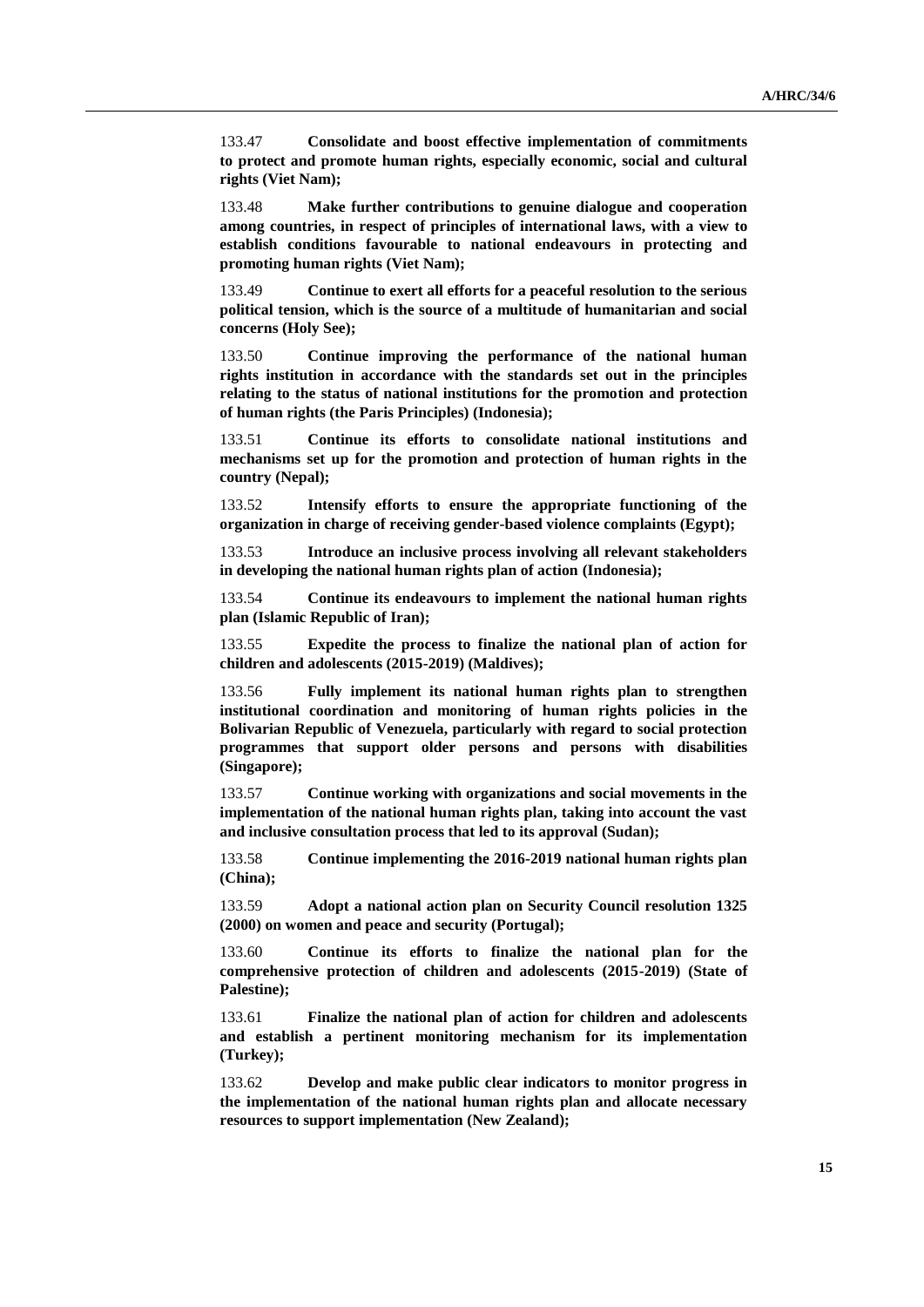133.63 **Continue its effort to create human rights training for national public defence personnel (Lao People's Democratic Republic);**

133.64 **Take the necessary measures to strengthen capabilities for the promotion and protection of the environment (Togo);**

133.65 **Continue deepening the ongoing consultations of the human rights institutions of the State with social organizations and non-State actors (Cuba);**

133.66 **Enhance the State's capacity to protect human rights while managing crises, catastrophes and disasters and preparing to rescue (Bahrain);**

133.67 **Continue implementing training programmes on human rights for officials, including for the personnel in charge of receiving and processing gender-based violence complaints (Bangladesh);**

133.68 **Encourage the implementation of an inclusive social policy framework for the enjoyment of all rights, notably the rights of people in vulnerable situations, and foster the training of all law enforcement officers in order to maintain peace (Haiti);**

133.69 **Strengthen the humanistic policies of cooperation and solidarity with the people from the region of the Caribbean and Latin America (Haiti);**

133.70 **Continue to strengthen its leadership in the multilateral framework in favour of a diplomacy of peace and in South-South cooperation for the promotion of human rights (Burundi);**

133.71 **Improve legislation, policies and guidelines regarding human rights education and training for the legal and justice system (Malaysia);**

133.72 **Promote and increase training programmes for security personnel, including human rights education and training (Austria);**

133.73 **Establish a participatory and inclusive mechanism with civil society to follow up on the universal periodic review recommendations (Mexico);**

133.74 **Continue cooperation with United Nations human rights mechanisms and treaty bodies (Myanmar);**

133.75 **Continue to constructively cooperate with the universal mechanisms for the promotion and protection of human rights, and to dialogue with social and human rights organizations (Tajikistan);**

133.76 **Further strengthen the institutions and mechanisms to ensure the implementation and follow-up of human rights public policies (Togo);**

133.77 **Work towards concluding the ongoing exercise to create a national human rights monitoring and follow-up system (Zimbabwe);**

133.78 **Accept the visits requested by the United Nations special procedure mandate holders and the OHCHR Regional Office for South America (Japan);**

133.79 **Cooperate with the special procedures of the Council, schedule pending visits as soon as possible, including of the representative of the United Nations High Commissioner for Human Rights, and ensure the independence of the Ombudsman of the Bolivarian Republic of Venezuela (Costa Rica);**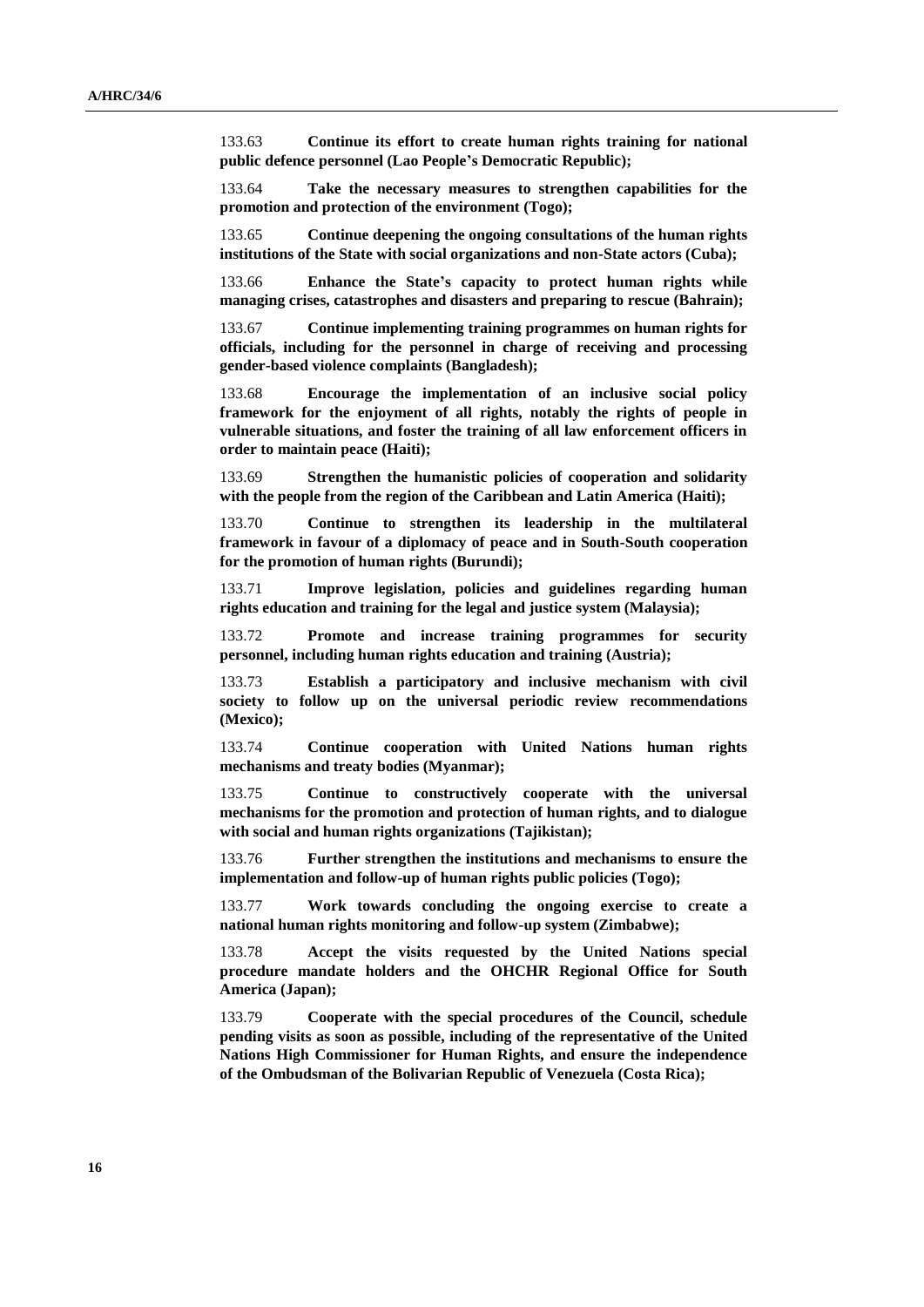133.80 **Issue a standing invitation to the United Nations special procedure mandate holders and the representatives of the Inter-American Commission on Human Rights (Finland);**

133.81 **Respond positively to all pending visit requests of special procedures and extend a standing invitation to the mandate holders (Latvia);**

133.82 **Extend a standing invitation to all special procedure mandate holders (Montenegro);**

133.83 **Extend a standing invitation to special procedures (Peru);**

133.84 **Extend a standing invitation to the Council's special procedures (Portugal);**

133.85 **Accept outstanding visit requests by special procedures, and consider extending a standing invitation to regional and international bodies for human rights protection (Spain);**

133.86 **Issue a standing invitation to the Human Rights Council special procedures (Ukraine);**

133.87 **Extend a standing invitation to all the Human Rights Council special procedures (Uruguay);**

133.88 **Invite representatives of international human rights organizations to visit the Bolivarian Republic of Venezuela, including by issuing a standing invitation to the United Nations special procedures (Australia);**

133.89 **Issue a standing invitation to all United Nations human rights special procedures (Austria);**

133.90 **Extend an open and standing invitation to all special procedures (Chile);**

133.91 **Issue a standing invitation to the special procedure mandate holders (Georgia);**

133.92 **Allow visits from special procedures representatives of the Human Rights Council and other relevant human rights institutions and mechanisms, as previously recommended (Norway);**

133.93 **Issue a standing invitation to all special procedure mandate holders and facilitate without delay a visit by the Special Rapporteur on torture, as well as all other pending visit requests from special procedure mandate holders (Ghana);**

133.94 **Extend standing invitations to all special procedure mandate holders of the United Nations (Guatemala);**

133.95 **Invite representatives of international human rights organizations to visit the Bolivarian Republic of Venezuela, including by issuing a standing invitation to the United Nations special procedures and work with OHCHR on a truth commission (Iceland);**

133.96 **Issue an invitation to OHCHR for an official visit by November 2017 (United Kingdom of Great Britain and Northern Ireland);**

133.97 **Open up channels of dialogue and cooperation with all human rights mechanisms of the United Nations and with OHCHR (Argentina);**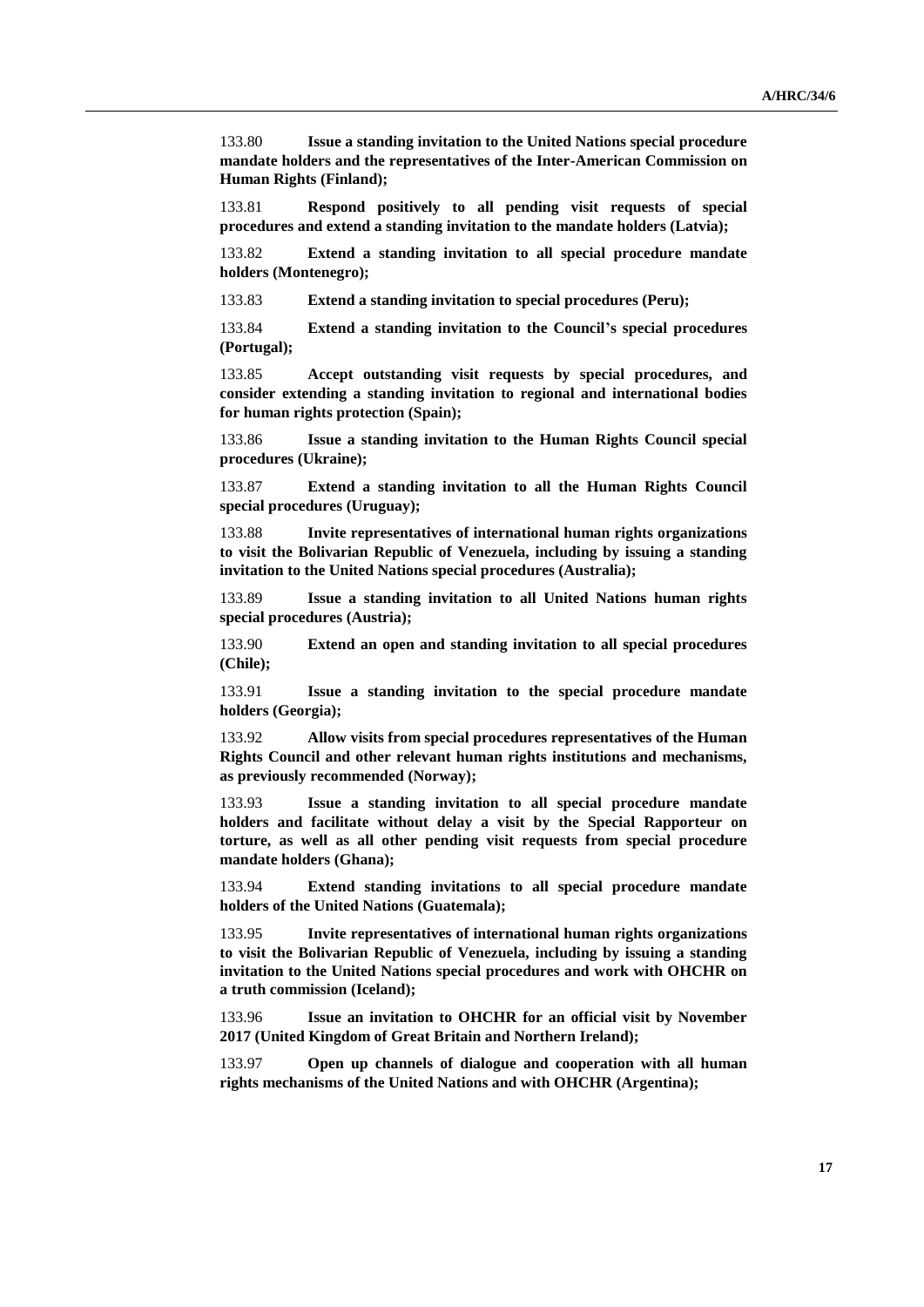133.98 **Reconsider its decision to denounce the American Convention on Human Rights and to return to the jurisdiction of the Inter-American Court of Human Rights (Uruguay);**

133.99 **Review its decision to denounce the American Convention on Human Rights and participate constructively in the inter-American human rights system (Brazil);**

133.100 **Reverse its decision to withdraw from the American Convention on Human Rights (Georgia);**

133.101 **Strengthen its efforts to prevent all forms of discrimination (Timor-Leste);**

133.102 **Continue combating all forms of discrimination and promoting gender equality (Thailand);**

133.103 **Continue efforts towards gender equality and equity (Philippines);**

133.104 **Intensify its actions in guaranteeing the right to equality and nondiscrimination on the basis of sexual orientation, gender identity and/or expression (South Africa);**

133.105 **Keep the policies adopted to ensure the participation of women in all public affairs, including in the exercise of public posts (Dominican Republic);**

133.106 **Continue paving the road to eradicate stereotypes that favour discrimination against women in the media (Eritrea);**

133.107 **Continue to adopt measures to ensure gender equality and step up the role of women in social and political life in the country (Belarus);**

133.108 **Prevent all forms of discrimination, especially discrimination based on sexual orientation or gender identity, ensuring equal treatment particularly in schools, health services and the armed forces (Israel);**

133.109 **Ensure full and effective implementation of public policies to eradicate racial discrimination in all its manifestations by strengthening the National Institution against Racial Discrimination and the National Council for the Development of Afrodescendant Communities of Venezuela (South Africa);**

133.110 **Include and consult people of African descent when adopting programmes and policies to promote their rights (South Africa);**

133.111 **Conduct an educational awareness campaign among the population in order to eliminate all socioeconomic and legal barriers to facilitate the people of African descent to effectively enjoy their rights (Angola);**

133.112 **Adopt measures to ensure that people can change their legally recognized gender without sex-reassignment surgery (Israel);**

133.113 **Ensure respect for and protection of lesbian, gay, bisexual, transgender and intersex persons through measures such as the decriminalization of homosexual relations in the armed and security forces, the recognition of same-sex couples and the right to change identity for transgender people (Spain);**

133.114 **Intensify national efforts to address continued high levels of violence, a common challenge in our hemisphere (Jamaica);**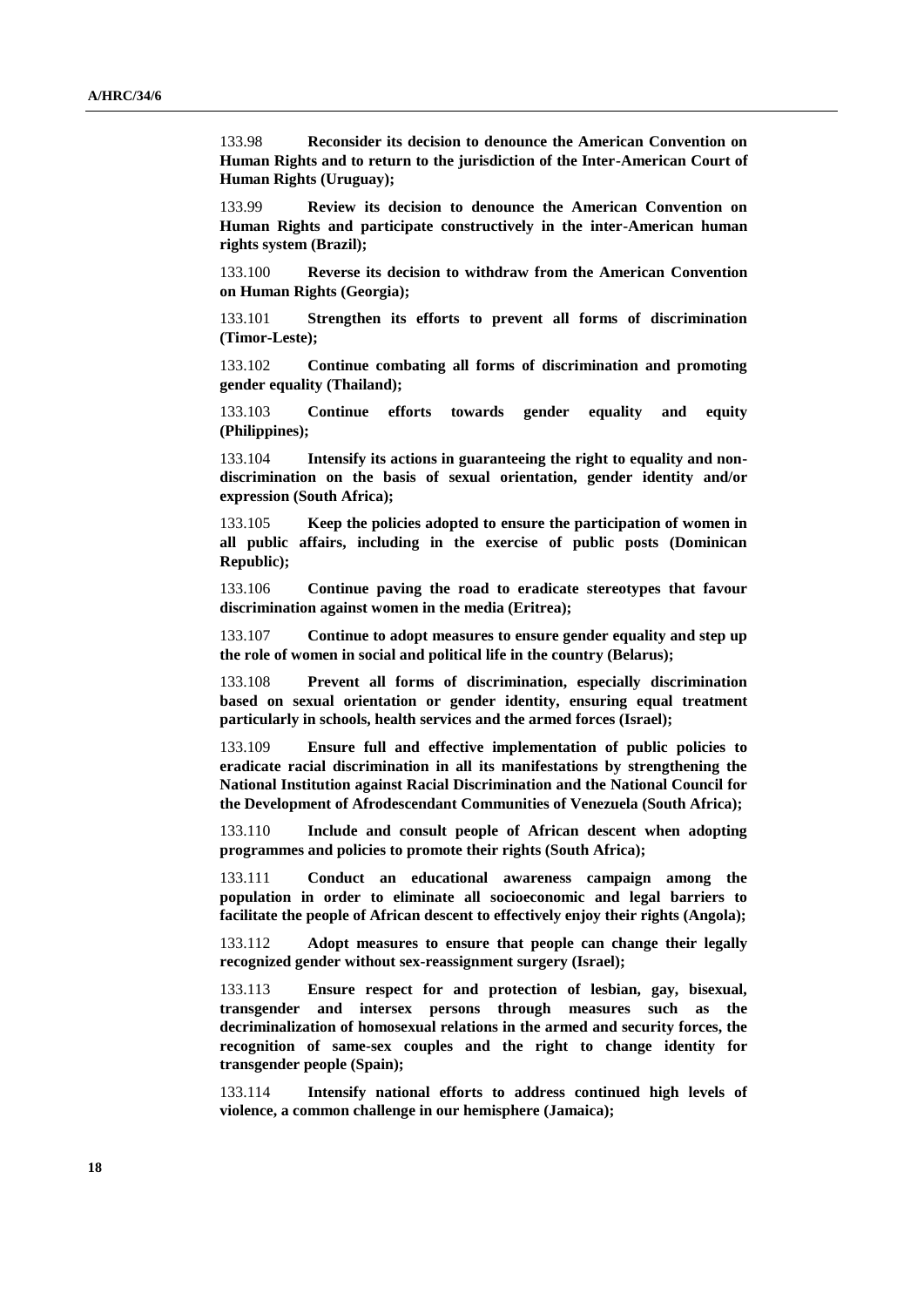133.115 **Take measures to reduce the number of homicides, address the level of impunity and stop the abuses by the security forces (Sweden);**

133.116 **Go beyond the advances made in reparations and attention to those who have suffered political violence triggered by non-State actors (Syrian Arab Republic);**

133.117 **Strengthen measures to ensure the investigation and sanctioning of all politically motivated acts of violence that have occurred in the country in recent years (Plurinational State of Bolivia);**

133.118 **Adopt measures to prevent and eliminate the excessive use of force, such as summary executions on the part of the security forces, and ensure that the perpetrators are brought to justice (Argentina);**

133.119 **Redouble its efforts to end extrajudicial killings and ensure that those crimes are investigated promptly, thoroughly and impartially, and that alleged perpetrators are brought to justice (Ghana);**

133.120 **Continue efforts to combat criminal violence and to investigate and adjudicate all accusations of human rights violations, in particular regarding extrajudicial executions and the excessive use of force by civilian authorities (Holy See);**

133.121 **Ensure a proportional use of force by security forces and ensure that cases of torture are investigated and that the perpetrators are brought to justice (Italy);**

133.122 **Monitor law enforcement in an effort to eradicate corruption and investigate the use of excessive force, as well as the patterns of widespread extrajudicial killings committed by the police and vigilante groups (Maldives);**

133.123 **Continue reinforcing the work of the National Commission for the Prevention of Torture and Other Cruel, Inhuman or Degrading Treatment (Russian Federation);**

133.124 **Make further efforts to conduct a prompt, thorough and impartial investigation of allegations of arbitrary detention and excessive use of force by law enforcement officials in response to protests, with a view to ensuring accountability for perpetrators (Republic of Korea);**

133.125 **Make proportional use of force during protests and proceed to the immediate release of political prisoners (Spain);**

133.126 **Adopt additional measures to improve prison conditions, eliminating overcrowding and raising the standards of quality within prisons (Italy);**

133.127 **Ensure that all prisoners are provided with the minimum standards of humane treatment and that the conditions of all prisons and detention centres meet international human rights standards, including the United Nations Standard Minimum Rules for the Treatment of Prisoners (the Nelson Mandela Rules) (New Zealand);**

133.128 **Further develop the implementation of a new prison system which covers all the prisons throughout the country (Algeria);**

133.129 **Redouble its efforts in the implementation of the plan to rehabilitate detainees through the improvement of national prison system (Angola);**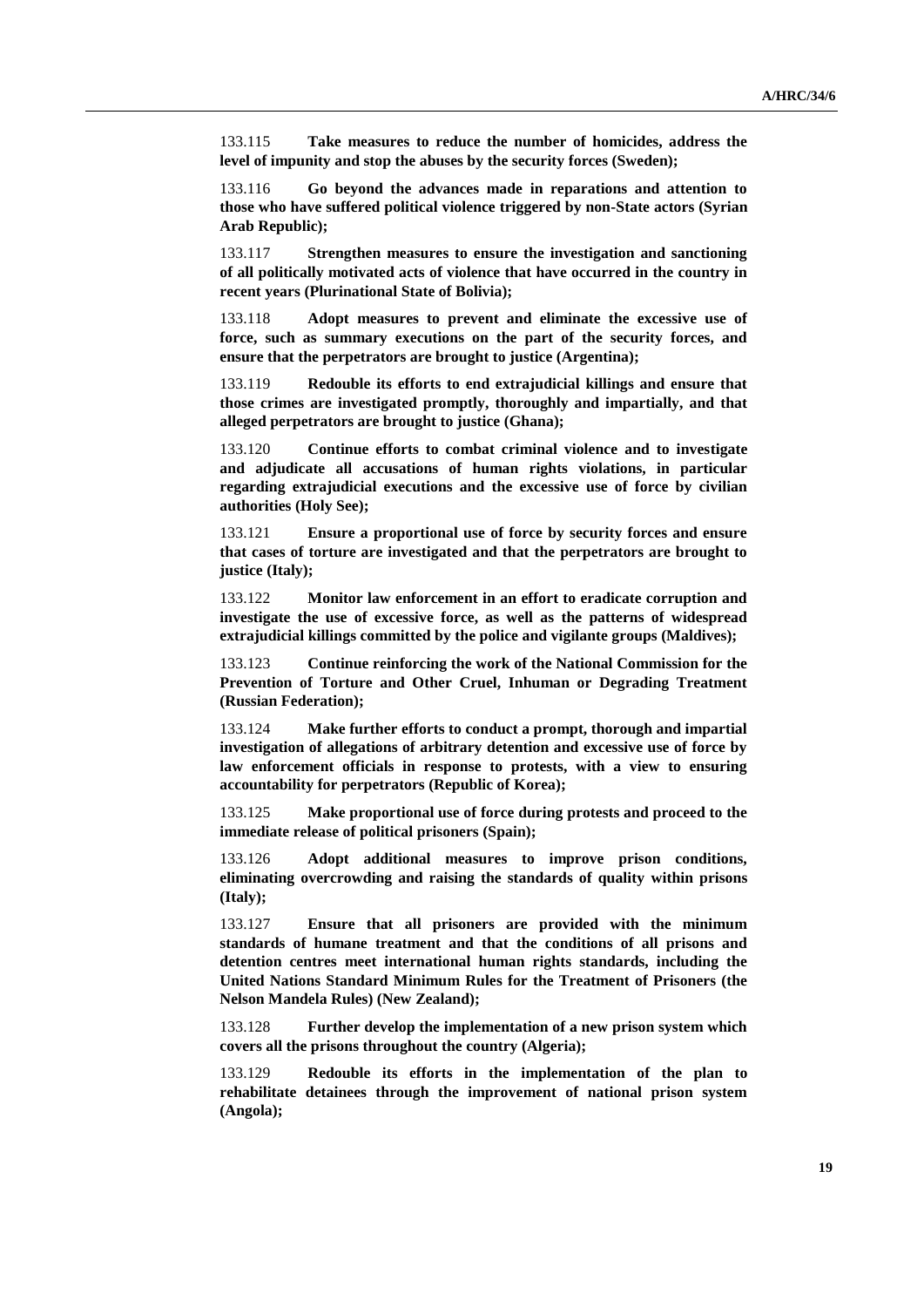133.130 **Continue with the efforts in the realization of the national plan to bring the penal system in conformity with the international standards (Russian Federation);**

133.131 **Adopt all urgent measures to ensure better conditions of detention for the high number of people currently detained, many of whom have not benefited from the guarantees of due process (Argentina);**

133.132 **Swiftly take action to improve conditions of detention, in particular to reduce excessive use of force and overcrowding in line with the Nelson Mandela Rules (Austria);**

133.133 **Ensure that no one is detained arbitrarily and that all persons who are charged with an offence have access to a fair and impartial trial, while ensuring the independence of the judiciary (New Zealand);**

133.134 **Release persons detained or arrested for political reasons and refrain from and prevent all forms of violence and retaliatory action, evictions, deportations, detention and coercion (Australia);**

133.135 **Refrain from recourse to arbitrary detention and follow due process in all judicial cases, in accordance with international standards, in particular with relation to the arbitrary arrest of political opposition members, who should be immediately released (Brazil);**

133.136 **End the practice of arbitrary detention, release all political prisoners with immediate effect and implement the recommendations issued by the Working Group on Arbitrary Detention, including in opinion No. 26/2014 (Canada);**

133.137 **Respect the due process and human rights of persons deprived of liberty, especially those who find themselves in that condition due to the complex political situation (Colombia);**

133.138 **Release persons arbitrarily detained and ensure that all complaints of torture and ill-treatment of detainees are investigated promptly, thoroughly and independently (Ireland);**

133.139 **Increase the efforts to fully implement the Act on Women's Right to a Life Free from Violence, coordinate the programmes and institutions that address violence against women and effectively combat all forms of violence against women (Liechtenstein);**

133.140 **Combat violence against women through coordinated and comprehensive preventive measures and ensure access to justice and remedy for victims (Malaysia);**

133.141 **Take all the necessary measures to prevent and combat violence, including violence against women, by establishing a coordinating body for programmes and institutions created to address violence against women (Slovenia);**

133.142 **Give priority to the full implementation of the Act on Women's Right to a Life Free from Violence and adopt the draft bill on trafficking in persons (Timor-Leste);**

133.143 **Step up efforts to prevent discrimination and violence against women and girls (Ukraine);**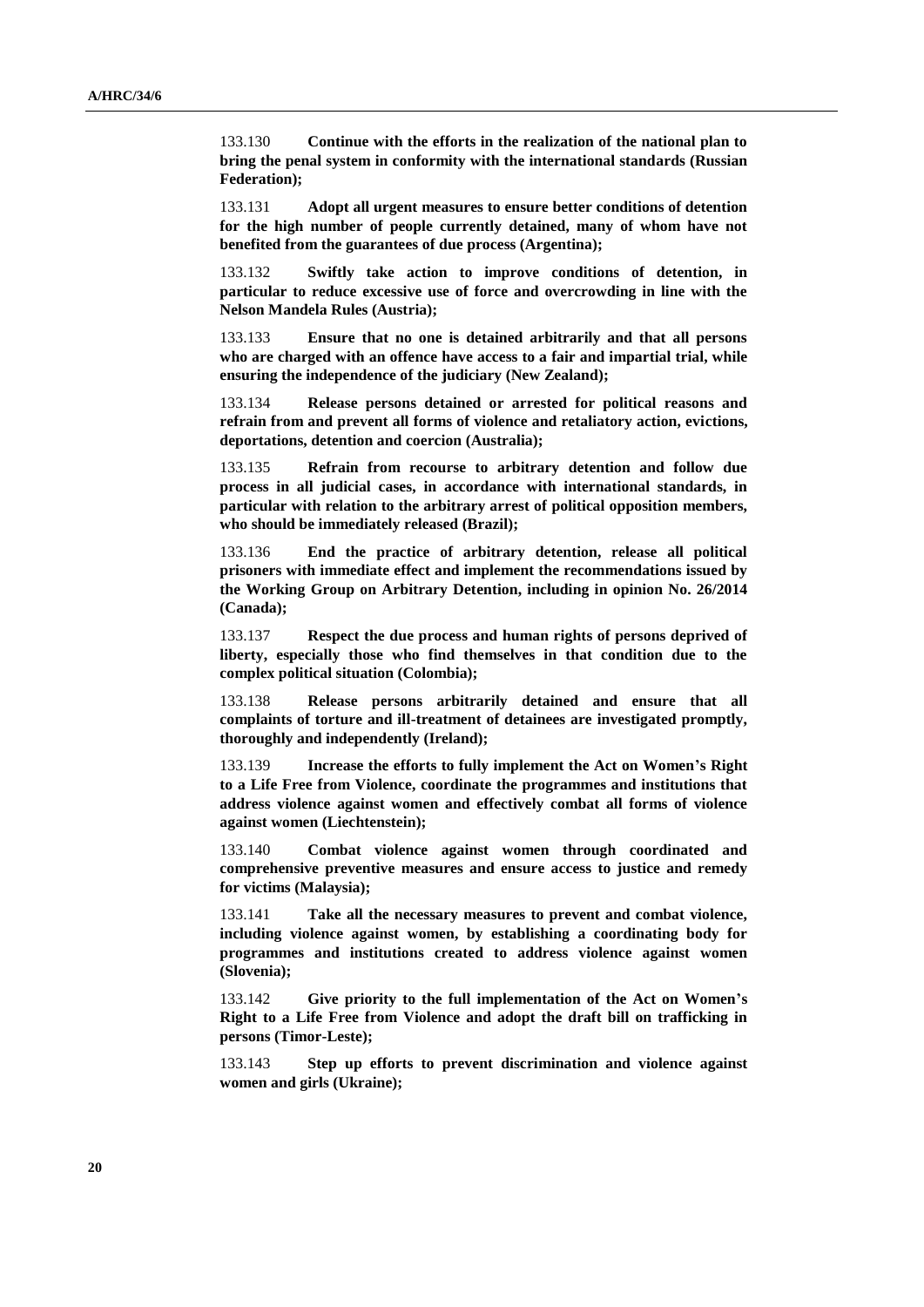133.144 **Continue efforts to prevent and sanction violence against women (Egypt);**

133.145 **Take serious measures to end violence against women and children (Bahrain);**

133.146 **Take specific targeted measures to eliminate violence against women and girls, including the establishment of a coordinating body (Namibia);**

133.147 **Improve the human rights system protecting young people and children and take measures to prevent juvenile delinquency (Belarus);**

133.148 **Make progress in the prevention and mitigation of the negative impact on the rights of children and adolescents caused by different sources of violence (Colombia);**

133.149 **Set measures to prevent violence against children and prohibit corporal punishment of children (Liechtenstein);**

133.150 **Consider the recommendation of various treaty bodies regarding the elimination of pre-military training in schools (Peru);**

133.151 **Continue the efforts to combat human trafficking, including through cooperation and coordination with the Office of the United Nations High Commissioner for Refugees (Qatar);**

133.152 **Adopt a national plan to combat human trafficking (Belarus);**

133.153 **Strengthen its efforts to eliminate discrimination against women and girls, supported by the bill on human trafficking (Dominican Republic);**

133.154 **Work to ensure the independence of the judiciary and to continue with the efforts to fight crime using a preventive approach and a human rights perspective (Mexico);**

133.155 **Take appropriate measures to secure the independence of the judiciary, including by amending the regulatory framework providing for such independence (Namibia);**

133.156 **Take steps to ensure the independence and impartiality of judges and prosecutors, under all circumstances and in all cases, including by remedying the provisional status of the majority of judges and prosecutors (Netherlands);**

133.157 **Restore the rule of law and the independence and impartiality of the judicial system (Germany);**

133.158 **Redouble its efforts to guarantee the autonomy, independence and impartiality of the judiciary (Republic of Korea);**

133.159 **Take steps to ensure the full independence and impartiality of the judiciary (Spain);**

133.160 **Take the necessary measures to respect the separation and independence of powers, including of the National Electoral Council, Parliament and the judiciary, in particular of the Supreme Court of Justice (Switzerland);**

133.161 **Fully respect representative democracy, the separation of powers, legal rights, due process, universal human rights and the role of civil society groups and regional bodies (Australia);**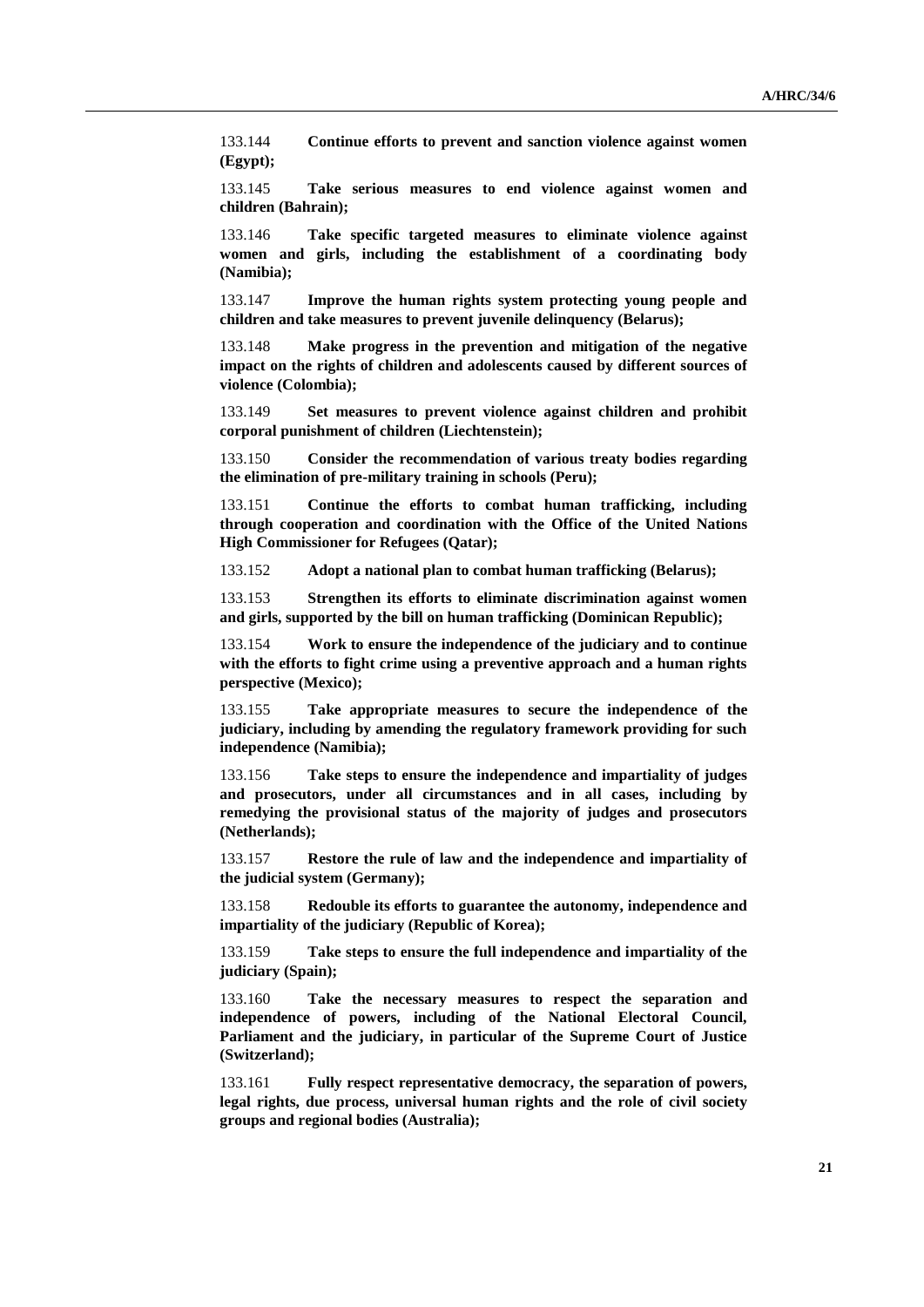133.162 **Take urgent action to ensure the full independence, autonomy and impartiality of the judicial system and the electoral authority, especially with regard to the Supreme Court of Justice and the National Electoral Council (Brazil);**

133.163 **Restore the independence and impartiality of the judiciary by appointing impartial, qualified judges and magistrates in accordance with its legal and constitutional requirements (Canada);**

133.164 **Ensure the independence of the branches of government, in particular the electoral and judicial branches, ensure due process and avoid arbitrary arrests (Costa Rica);**

133.165 **Ensure the independence of the judiciary and enact a comprehensive review of legislation and practice aimed at guaranteeing the right to a fair trial for everyone, including opposition leaders and those critical of the Government (Czechia);**

133.166 **Ensure the independence and impartiality of the judiciary and police authorities and allow all parties to exercise their rights before the judiciary (France);**

133.167 **See that the legitimate independence of public powers is respected in accordance with its international commitments (Holy See);**

133.168 **Continue with the efforts to investigate and punish all those responsible for the acts of violence that occurred in 2013 and 2014, ensuring access to justice and effective judicial protection for victims (Cuba);**

133.169 **Continue to strengthen the investigative policies and strategies and the correct application of appropriate penalties for violations of human rights (Angola);**

133.170 **Strengthen sound inclusive policies for training those in charge of providing legal aid to the low-income population through the National School for Public Defence (Egypt);**

133.171 **Continue promoting women's and minorities' access to justice in order to enhance equal opportunities for all citizens (Ethiopia);**

133.172 **Continue to implement measures to give free legal assistance in case of gender-based violence (Angola);**

133.173 **Ensure that the due process in all trials is guaranteed, in accordance with international standards (Guatemala);**

133.174 **Conduct thorough and independent investigations in cases of human rights violations and ensure victims' access to justice (Uruguay);**

133.175 **Guarantee the right to privacy of private and personal communications according to international standards (Kenya);**

133.176 **Take the necessary steps to ensure that all operations of intelligence agencies are monitored by an independent oversight mechanism (Liechtenstein);**

133.177 **Ensure that the birth registration system is further improved and supported by awareness-raising activities, in order to achieve registration for all (Turkey);**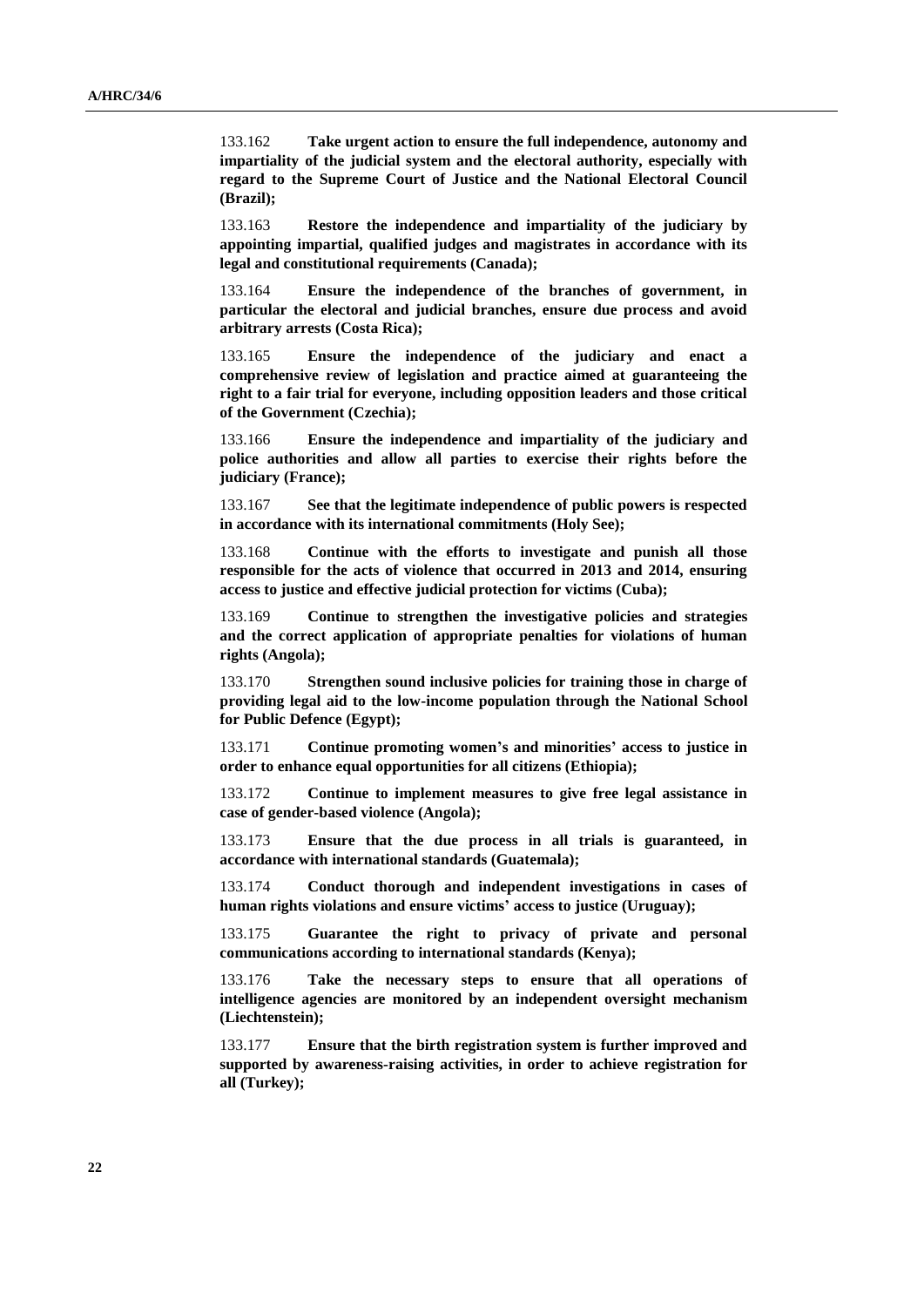133.178 **Continue efforts towards the universalization of birth registration in a progressive manner and the consolidation of the right to an identity by prioritizing minorities (Ethiopia);**

133.179 **Bring all legislation concerning communication surveillance in line with international human rights standards and, especially, ensure that all communications surveillance are tested for necessity and proportionality (Liechtenstein);**

133.180 **Guarantee the rights of Colombians affected by the land border closure, including family reunification and recovery of their belongings (Colombia);**

133.181 **In the general framework of substantial respect for fundamental rights and the principles of democracy and the Constitution, ensure freedom of expression and peaceful assembly and protect the activities of human rights defenders, political activists and journalists (Italy);**

133.182 **Take concrete measures to ensure free reporting by the media and ensure due process and the independence of the justice system (Japan);**

133.183 **Remove all restrictions, in law and in practice, which prevent full enjoyment of the rights to freedom of expression and association and create an enabling environment for civil society (Latvia);**

133.184 **Take legal and administrative measures to ensure the right to freedom of expression in accordance with international obligations (Mexico);**

133.185 **Ensure the right to freedom of opinion and expression for all journalists and media groups, including by effectively investigating allegations of intimidation and attacks and by prosecuting perpetrators (Netherlands);**

133.186 **Take steps to ensure the right to freedom of expression, including by ensuring that journalists can carry out their work independently while protecting their well-being (New Zealand);**

133.187 **Safeguard the right to freedom of opinion and expression and the freedom of movement for political opponents and journalists (Germany);**

133.188 **Permit genuine expression of dissent by releasing political prisoners, allowing the elected National Assembly to carry out its functions and permitting peaceful protest and independent media reports (United States of America);**

133.189 **Safeguard the rights to peaceful assembly, freedom of opinion and expression and freedom of the press (Brazil);**

133.190 **Provide effective guarantees for the full exercise of freedom of expression and information recognized in the Constitution and in international instruments ratified by the Bolivarian Republic of Venezuela (Chile);**

133.191 **Pay careful attention to the calls made by the High Commissioner to ensure adequate protection of political opponents, human rights defenders and others who face threats for their work, as well as to seek, through constructive dialogue, solutions that respect the rule of law and constitutional guarantees to all Venezuelans to exercise their fundamental rights (Costa Rica);**

133.192 **Ensure a free and enabling environment for the work of civil society organizations and create a strategy to protect human rights defenders**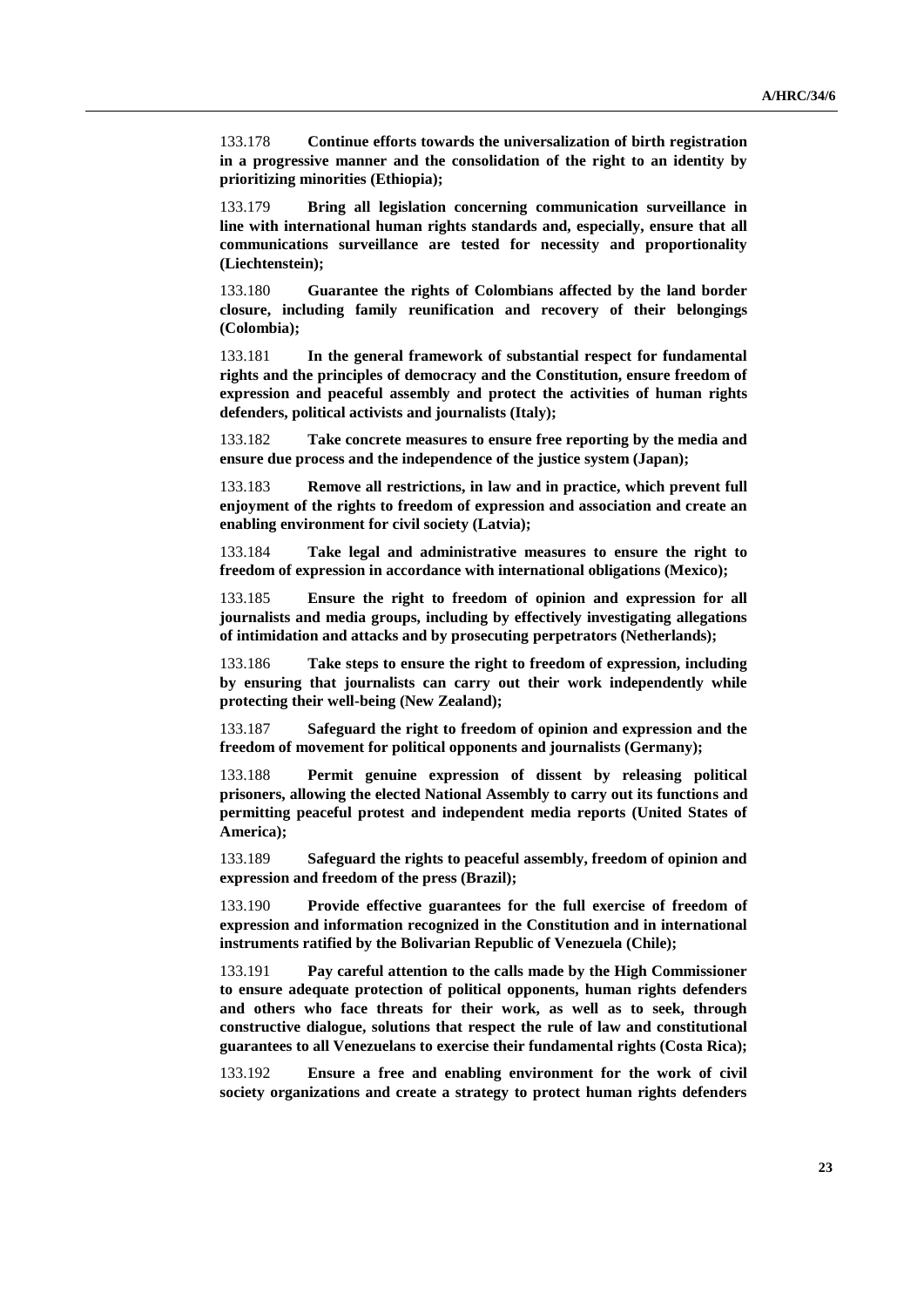**and civic activists, ensuring they are not persecuted, harassed or publicly stigmatized for their work and the exercise of their rights (Czechia);**

133.193 **Protect and promote freedom of expression, ensure the safety of journalists and promptly respond to alleged violations in this regard (Estonia);**

133.194 **Guarantee freedom of expression (Georgia);**

133.195 **Ensure that nobody is penalized for exercising their rights to peaceful assembly and freedom of expression, investigate all allegations of acts of intimidation, threats and attacks and ensure that the perpetrators are brought to justice (Guatemala);**

133.196 **End the harassment of those who are critical of government policies and drop any politically motivated charges against them (Iceland);**

133.197 **Consider enacting a law that guarantees access to public information (Peru);**

133.198 **Guarantee freedom of expression and free access of citizens to public information (Spain);**

133.199 **Intensify its efforts to increase access to public information (Sudan);**

133.200 **Take all the necessary steps to ensure the prompt and independent investigation of all allegations concerning intimidation, threats and attacks against journalists, media workers and human rights defenders (Ireland);**

133.201 **Continue with the successful policies for the democratization of the radio spectrum, by granting concessions to community media (Nicaragua);**

133.202 **Respect the fundamental rights of individuals, including the rights to freedom of expression and association and respect the prohibition of arbitrary arrest and detention, as well as the procedural guarantees (Switzerland);**

133.203 **Ensure the rights to freedoms of expression, association and peaceful assembly, both online and offline, in particular by revoking the use of military force to control public order and ceasing State security raids such as Operation Liberation and Protection of the People (Canada);**

133.204 **Explicitly and publicly recognize the legitimacy of the work of human rights defenders, including by making public statements recognizing their contribution to the promotion and protection of human rights and the rule of law (Belgium);**

133.205 **Adopt measures preventing reprisals against individuals and groups cooperating with international human rights mechanisms and ensure impartial investigations into all allegations of reprisal and accountability for reprisals (Czechia);**

133.206 **Take all necessary measures to guarantee the exercise of the work of human rights defenders and take measures to fight impunity for perpetrators of attacks and threats against them (France);**

133.207 **Ensure impartiality and due process in the procedures by which broadcasting laws are enforced (Finland);**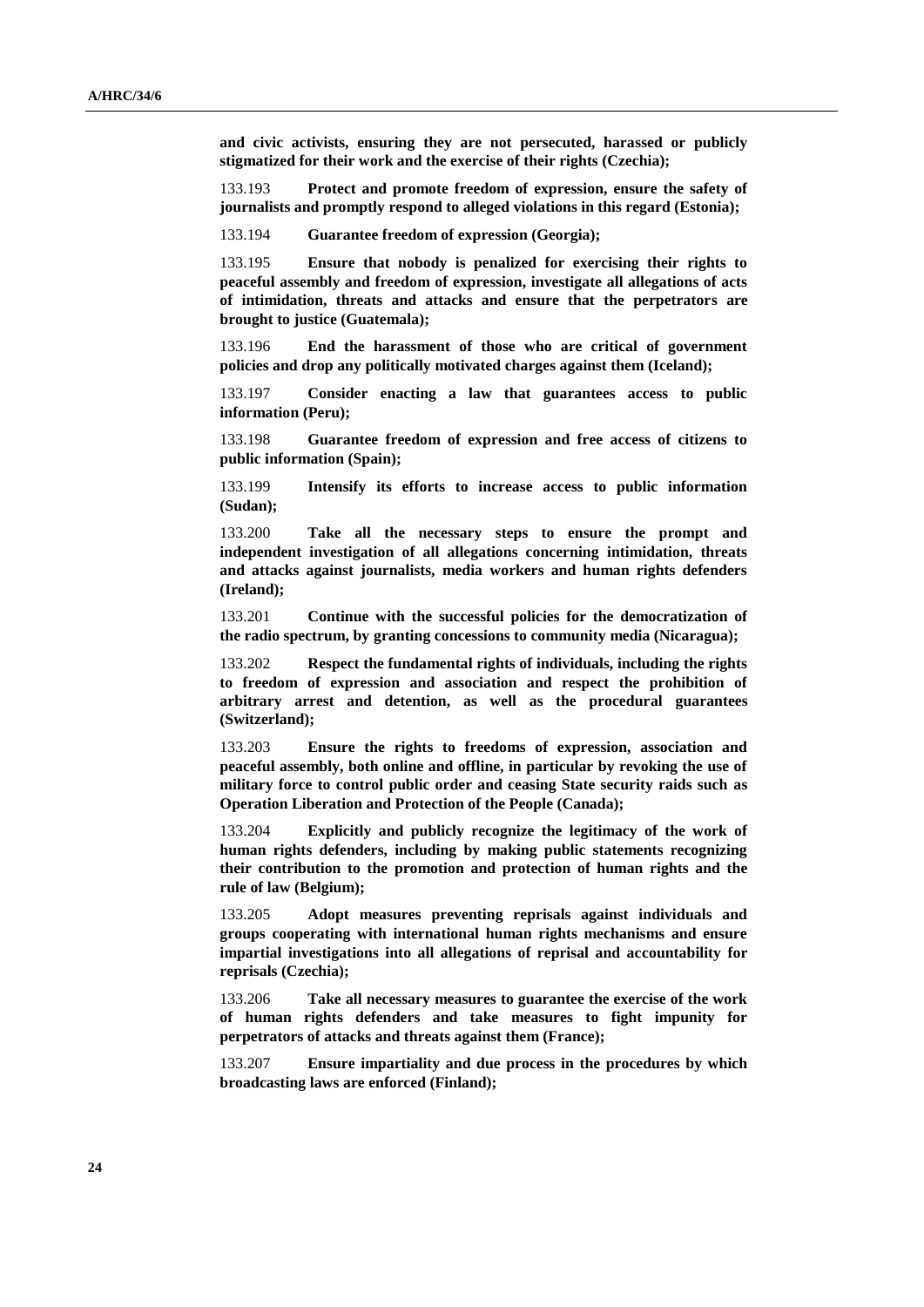133.208 **Take all the necessary measures to ensure that journalists are not subject to violence and reprisals for their work (Portugal);**

133.209 **Ensure that journalists and the media are able to conduct their work freely and independently (Uruguay);**

133.210 **Enhance the protection of journalists while guaranteeing their independence (Austria);**

133.211 **Fully guarantee freedom of expression and free access to information and protect journalists against threats and attacks (France);**

133.212 **Ensure that it grants the right to peaceful assembly and freedom of expression in accordance with its international obligations (Sweden);**

133.213 **Enhance the political participation law (Lebanon);**

133.214 **Continue promoting democracy in the country and gender equity in political parties (Syrian Arab Republic);**

133.215 **Respect citizens' constitutional right to recall a referendum by allowing the collection of signatures to proceed (United States of America);**

133.216 **Pursue inclusion policies to promote participation of social movements and organizations in designing public human rights policies (Algeria);**

133.217 **Promote equal participation in political and public affairs as a key means of overcoming the current political and humanitarian crisis (Czechia);**

133.218 **Channel social, political and institutional conflicts through dialogue and democratic participation, while ensuring judicial independence and the separation of powers (Norway);**

133.219 **Continue to provide resources and develop strategies for youth development, including for the achievement of a greater higher education completion rate for all, the retention of pregnant girls and adolescent mothers in school, the provision of technical and vocational skills and the expansion of social and economic opportunities for youth (Malaysia);**

133.220 **Protect trade union rights and the independence of trade unions (Peru);**

133.221 **Continue with the implementation of human rights in order to achieve a dignified standard of living and work with all movements, social organizations and civil society (Iraq);**

133.222 **Continue with the implementation of its national strategy of environmental protection (Tajikistan);**

133.223 **Redouble its efforts to improve the economy (United Republic of Tanzania);**

133.224 **Continue its efforts to reduce the number of families suffering from extreme poverty through social programmes (Saudi Arabia);**

133.225 **Continue policies to reduce poverty and eradicate malnutrition and food shortages (Dominican Republic);**

133.226 **Continue efforts to reduce poverty through social programmes focused on human rights (Dominican Republic);**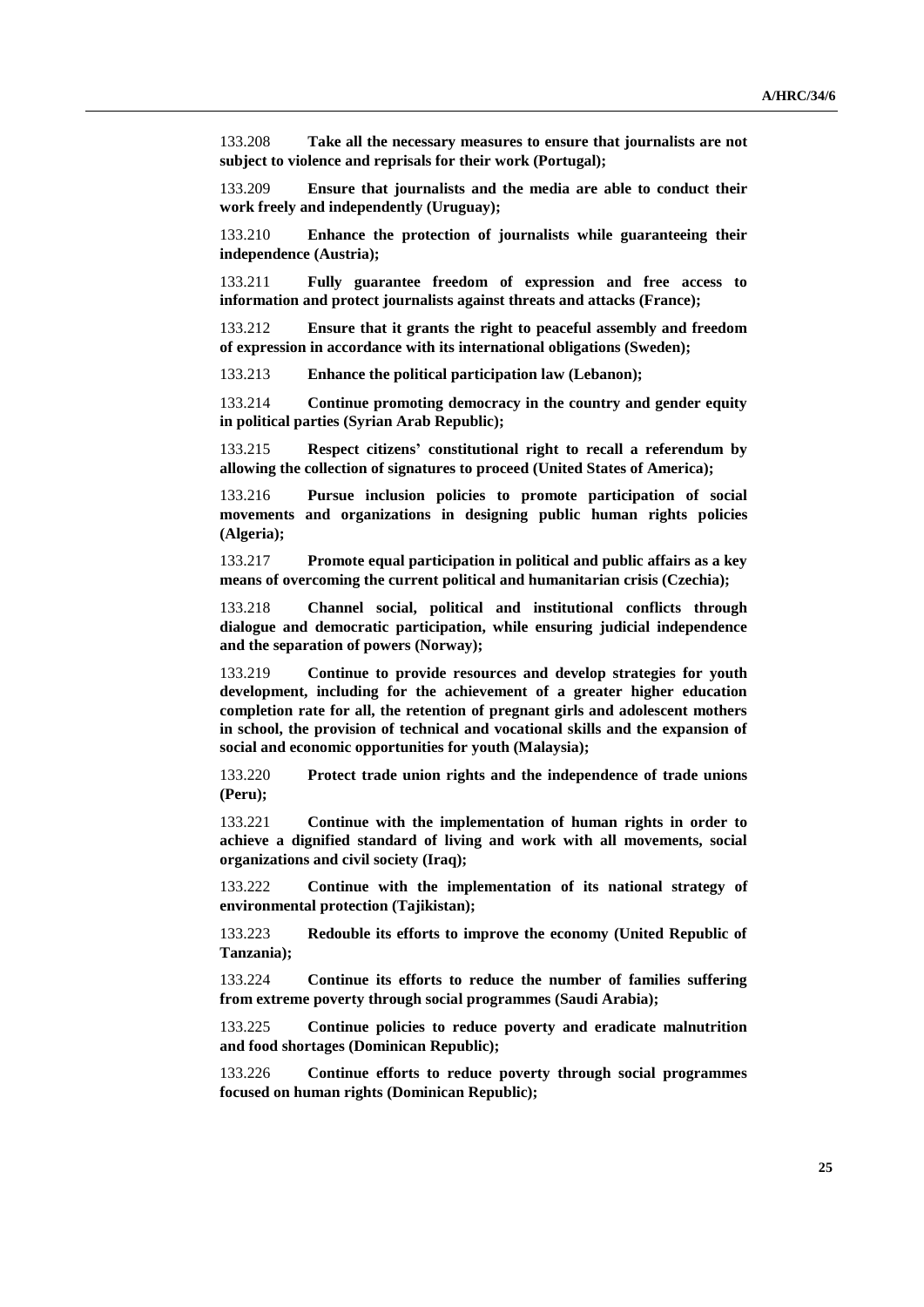133.227 **Continue to implement policies and programmes to guarantee the rights to education, health and food, in addition to combating poverty (El Salvador);**

133.228 **Continue implementing sound public policies to eradicate extreme poverty and hunger as acknowledged by specialized United Nations agencies (Bangladesh);**

133.229 **Take immediate action to ensure essential levels of food supply protecting the most vulnerable groups from hunger and nutritional problems (Belgium);**

133.230 **Step up efforts to guarantee national food production and promote urban and family agriculture to achieve food sovereignty (Democratic People's Republic of Korea);**

133.231 **Take all necessary measures to ensure the rights to food, water and sanitation for its people, as well as continued basic medical supplies and health services (Thailand);**

133.232 **Ensure cooperation with international actors to help address the situation of food insecurity and public health (Sweden);**

133.233 **Increase its activities towards the full realization of the right to health (Islamic Republic of Iran);**

133.234 **Continue efforts to improve health and education services to ensure equal access for all citizens (Myanmar);**

133.235 **Urgently address the shortage of medical services and satisfy people's basic necessities in the spirit of the 2015 recommendations by the Committee on Economic, Social and Cultural Rights (Germany);**

133.236 **Ensure the availability and quality of health services (Peru);**

133.237 **Redouble its efforts to ensure that its citizens fully enjoy the highest attainable standards of physical and mental health possible, including through international cooperation (Singapore);**

133.238 **Ensure the immediate and urgent provision of essential medicines and medical materials to its population, including by deploying necessary resources and by accepting international assistance and cooperation (Canada);**

133.239 **Continue its efforts for universal access to health care, strengthen the national public health system and pay attention to preventive health (China);**

133.240 **Continue developing relevant international cooperation agreements to ensure universal access to medicines (El Salvador);**

133.241 **Continue incrementing the amount of health establishments (Eritrea);**

133.242 **Take action to alleviate the burden on the health-care system (Norway);**

133.243 **Develop and implement effective policies to address the crisis in the health sector and shortages of food, and make those policies publicly known (Iceland);**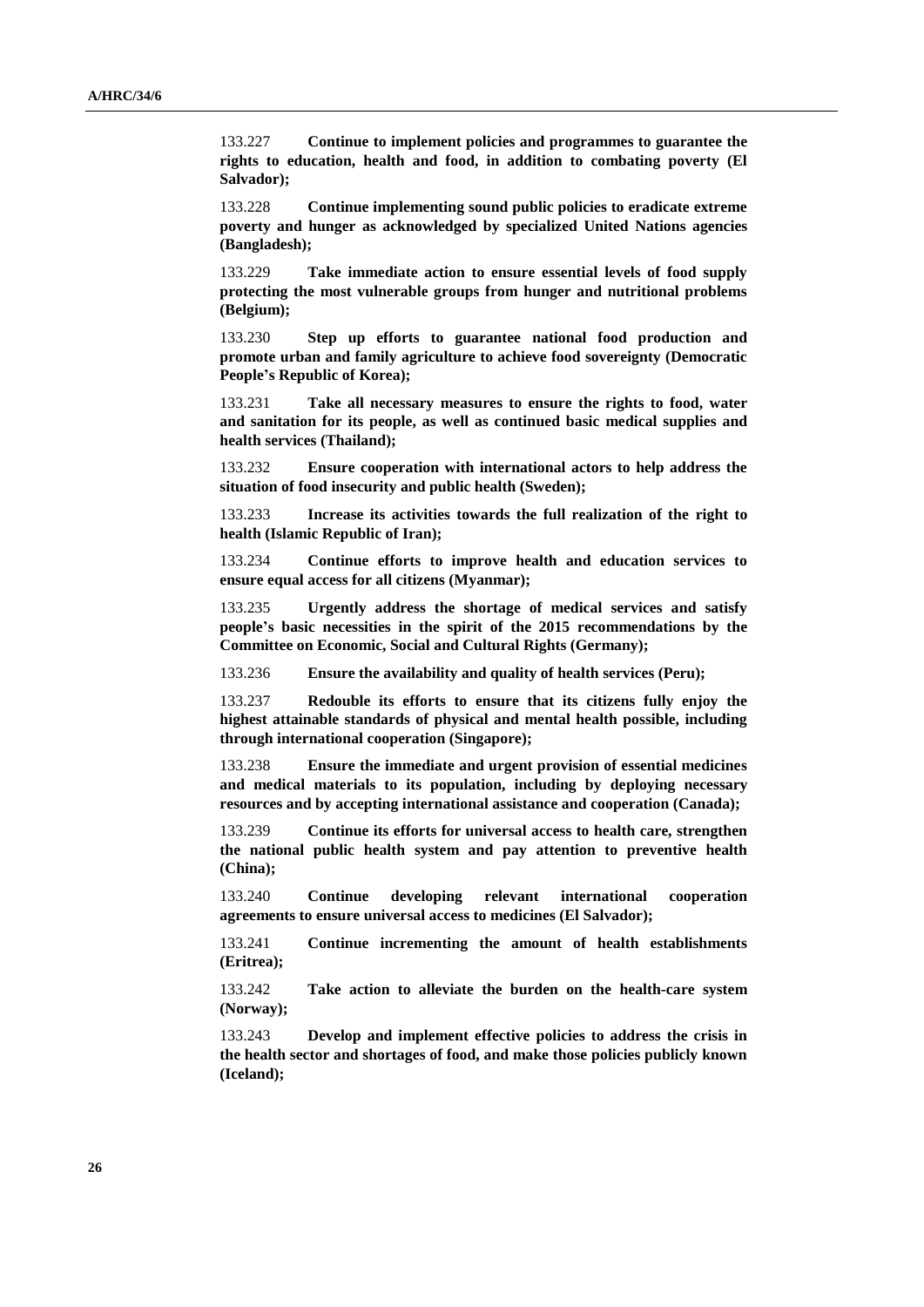133.244 **Increase the efforts to reduce maternal mortality, prioritizing actions that promote access to sexual and reproductive health centres (South Sudan);**

133.245 **Take additional measures to fight early pregnancies (Togo);**

133.246 **Adopt a comprehensive programme on sexual health and reproductive rights based on human rights and World Health Organization standards and allocate sufficient resources for its implementation (Belgium);**

133.247 **Ensure full and equal access to modern contraceptives throughout its territory, including in peri-urban, rural and indigenous territories (Denmark);**

133.248 **In the border area, strengthen the enjoyment of the right to health, particularly with the prevention and treatment of malaria, dengue and HIV/AIDS (Colombia);**

133.249 **Continue implementing measures to prevent HIV transmission (Islamic Republic of Iran);**

133.250 **Continue its increasing investment in education (Islamic Republic of Iran);**

133.251 **Continue updating curricular content and methods (Lao People's Democratic Republic);**

133.252 **Continue the improvement and enhancing of the use of information and communications technologies in education (Qatar);**

133.253 **Take the necessary measures to ensure that education promotes respect for human rights and participation in a free society (State of Palestine);**

133.254 **Regularly publish updated socioeconomic data, including on health and nutrition, especially by strengthening existing national instruments, such as the Venezuelan system of food and nutrition surveillance (Switzerland);**

133.255 **Pursue its policies to increase schooling at all levels and through all educational systems (Algeria);**

133.256 **Continue implementing the good policies for improving the education infrastructure (China);**

133.257 **Continue implementing the recommendations arising from the national consultation on quality education (Democratic People's Republic of Korea);**

133.258 **Share experience for eliminating illiteracy (Democratic People's Republic of Korea);**

133.259 **Ensure that education promotes the full respect of human rights and the active participation in a free society (Guatemala);**

133.260 **Continue its efforts and successful measures to ensure full access to education and health care for all its citizens, especially disadvantaged groups (Dominican Republic);**

133.261 **Ensure inclusive education in line with the Convention on the Rights of Persons with Disabilities (Israel);**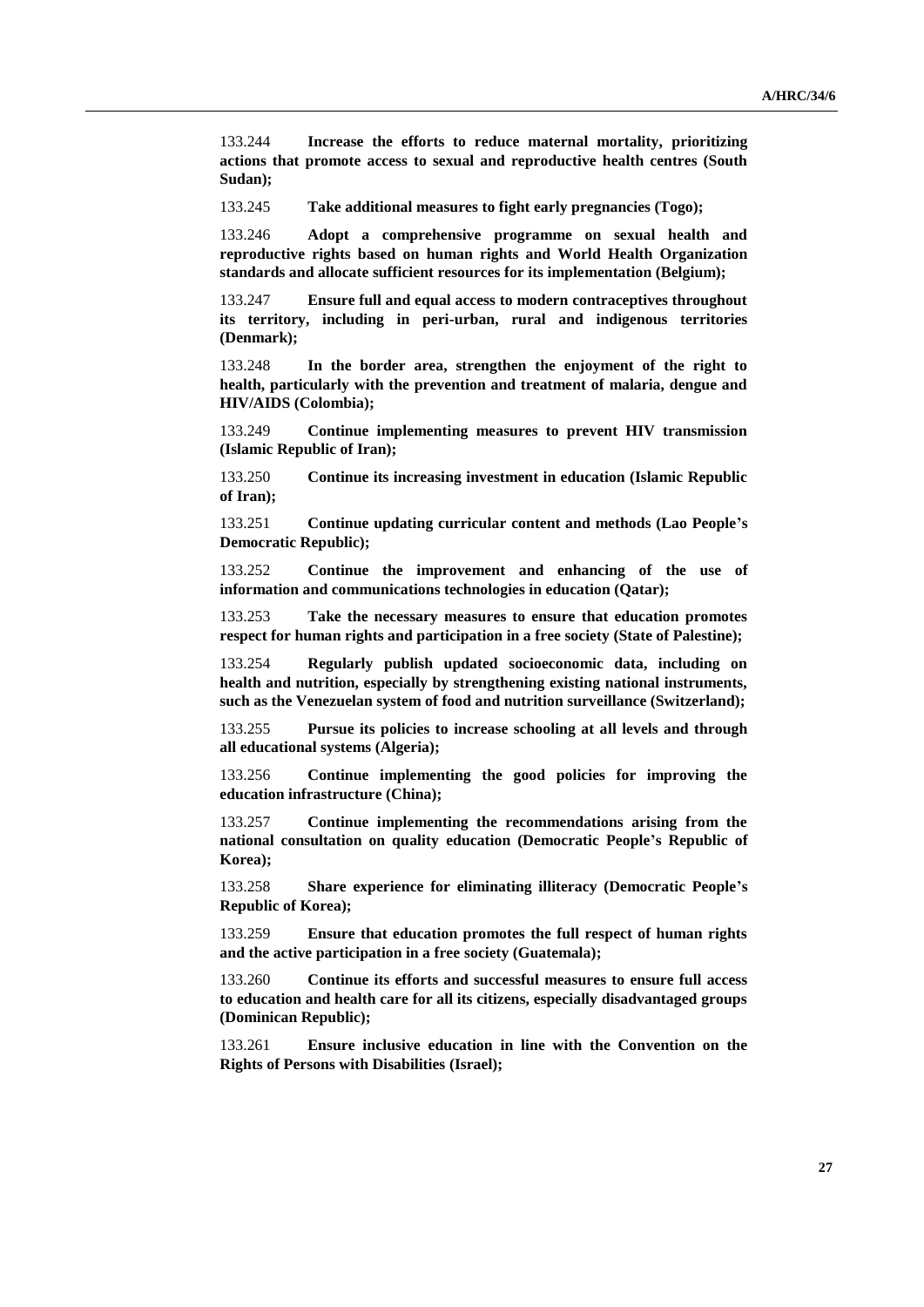133.262 **Adopt more innovative approaches to teen pregnancies and continued schooling of teen mothers through the sharing of experiences and best practices with partners (Jamaica);**

133.263 **Adopt legislation to punish the dissemination of ideas based on racial hatred or superiority, incitement to racial discrimination or any racially motivated act of violence, as recommended by the Committee on the Elimination of Racial Discrimination (Israel);**

133.264 **Address the specific needs of children with disabilities in all areas, in particular education (Slovenia);**

133.265 **Continue promoting and disseminating information on the rights of persons with disabilities, as well as the use of sign language and Braille (Ecuador);**

133.266 **Implement the Convention on the Rights of Disabilities and the Optional Protocol thereto (Kenya);**

133.267 **Protect the rights of indigenous peoples through the implementation of prior consultation mechanisms as established in the ILO Indigenous and Tribal Peoples Convention, 1989 (No. 169) (Peru);**

133.268 **Continue enhancing the school infrastructure for indigenous communities in order to guarantee an increase in intercultural and bilingual education centres (South Sudan);**

133.269 **Continue implementing mechanisms for the prior consultation and participation of indigenous peoples in decision-making related to the enjoyment of their ancestral rights in accordance with its domestic law (Cuba);**

133.270 **Continue moving forward in land demarcation and indigenous environment, taking into consideration the characteristics of each indigenous people (Yemen);**

133.271 **Continue to implement the necessary measures to achieve sustainable management of its natural resources, in line with the respect for environmental rights and the rights of indigenous peoples (Plurinational State of Bolivia);**

133.272 **Continue implementing policies for the sound expansion and strengthening of special indigenous jurisdiction (Eritrea);**

133.273 **Redouble efforts to ensure the enjoyment of human rights of all migrants, ensuring decent and fair treatment regardless of their immigration status (Colombia);**

133.274 **Ensure the timely access to consular assistance under the Vienna Convention on Consular Relations of 1963 (Colombia).**

134. **All conclusions and/or recommendations contained in the present report reflect the position of the submitting State(s) and/or the State under review. They should not be construed as endorsed by the Working Group as a whole.**